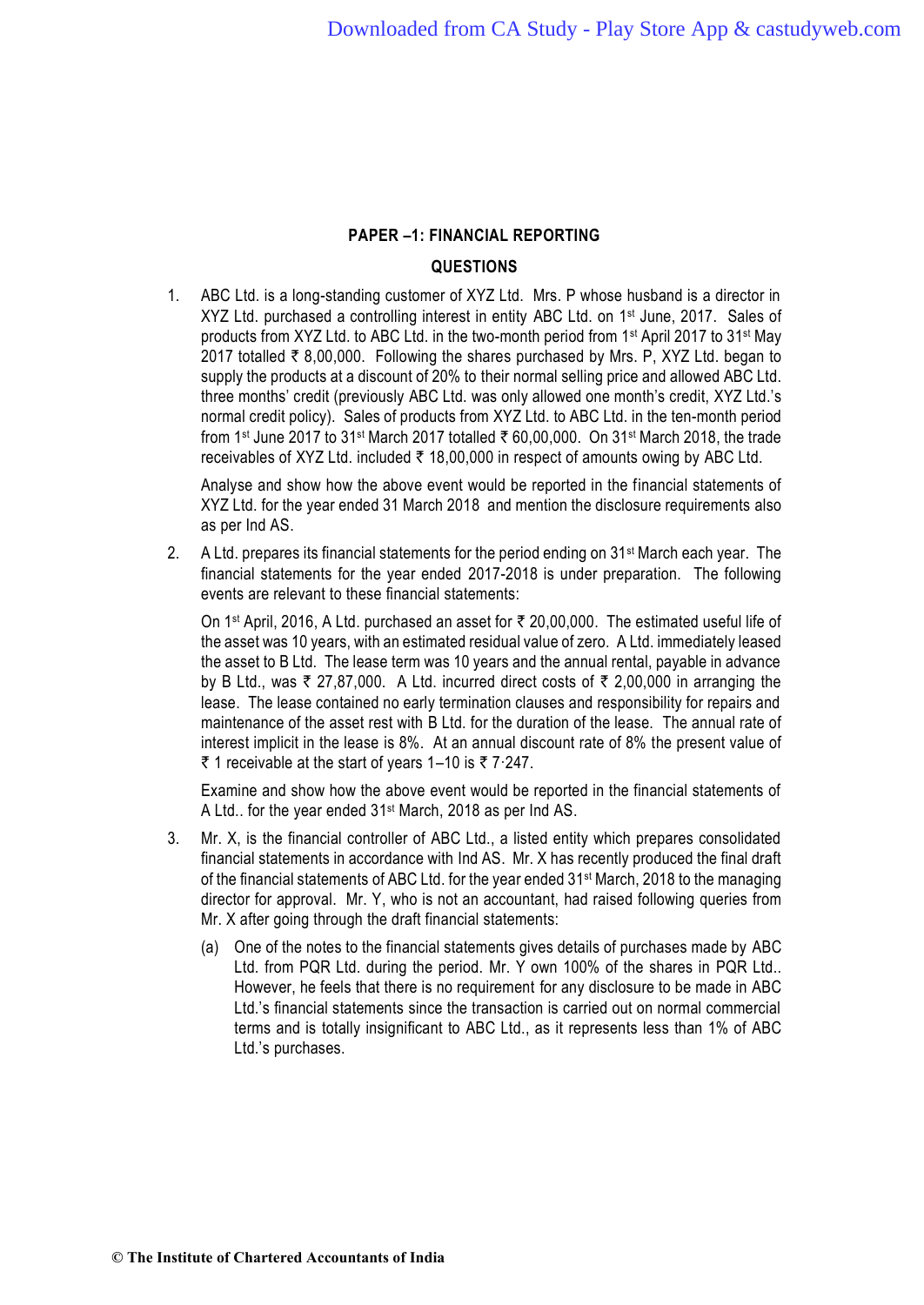- (b) The notes to the financial statements say that plant and equipment is held under the 'cost model'. However, property which is owner occupied is revalued annually to fair value. Changes in fair value are sometimes reported in profit or loss but usually in 'other comprehensive income'. Also, the amount of depreciation charged on plant and equipment as a percentage of its carrying amount is much higher than for owner occupied property. Another note states that property owned by ABC Ltd. but rent out to others is depreciated annually and not fair valued. Mr. Y is of the opinion that there is no consistent treatment of PPE items in the accounts. Elucidate how all these treatments comply with the relevant Ind AS.
- (c) In the year to March, 2018, ABC Ltd. spent considerable amount on designing a new product. ABC Ltd. spent the six months from April, 2017 to September, 2017 researching into the feasibility of the product. Mr. X charged these research costs to profit or loss. From October, 2017, A Ltd. was confident that the product would be commercially successful and A Ltd. is fully committed to finance its future development. A Ltd. spent remaining part of the year in developing the product, which is expected to start from selling in the next few months. These development costs have been recognised as intangible assets in the Balance Sheet. State whether the treatment done by Mr. X is correct when all these research and development costs are design costs. Justify your answer with reference to relevant Ind AS.

Provide answers to the queries raised by the managing director Mr. Y as per Ind AS.

4. X Ltd. is engaged in the construction industry and prepares its financial statements up to 31<sup>st</sup> March each year. On 1<sup>st</sup> April, 2013, X Ltd. purchased a large property (consisting of land) for  $\bar{\tau}$  2,00,00,000 and immediately began to lease the property to Y Ltd. on an operating lease. Annual rentals were ₹ 20,00,000. On 31<sup>st</sup> March, 2017, the fair value of the property was  $\bar{\tau}$  2,60,00,000. Under the terms of the lease, Y Ltd. was able to cancel the lease by giving six months' notice in writing to X Ltd. Y Ltd. gave this notice on 31<sup>st</sup> March, 2017 and vacated the property on 30<sup>th</sup> September, 2017. On 30<sup>th</sup> September, 2017, the fair value of the property was  $\bar{\tau}$  2,90,00,000. On 1<sup>st</sup> October, 2017, X Ltd. immediately began to convert the property into ten separate flats of equal size which X Ltd. intended to sell in the ordinary course of its business. X Ltd. spent a total of  $\bar{\tau}$  60,00,000 on this conversion project between 30<sup>th</sup> September, 2017 to 31<sup>st</sup> March, 2018. The project was incomplete at 31<sup>st</sup> March, 2018 and the directors of X Ltd. estimate that they need to spend a further  $\bar{\tau}$  40,00,000 to complete the project, after which each flat could be sold for ₹ 50,00,000.

Examine and show how the three events would be reported in the financial statements of X Ltd. for the year ended 31<sup>st</sup> March, 2018. as per Ind AS

5. ABC Ltd. prepares consolidated financial statements upto 31 st March each year. On 1<sup>st</sup> July 2017, ABC Ltd. acquired 75% of the equity shares of JKL Ltd. and gained control of JKL Ltd. the issued shares of JKL Ltd. is 1,20,00,000 equity shares. Details of the purchase consideration are as follows: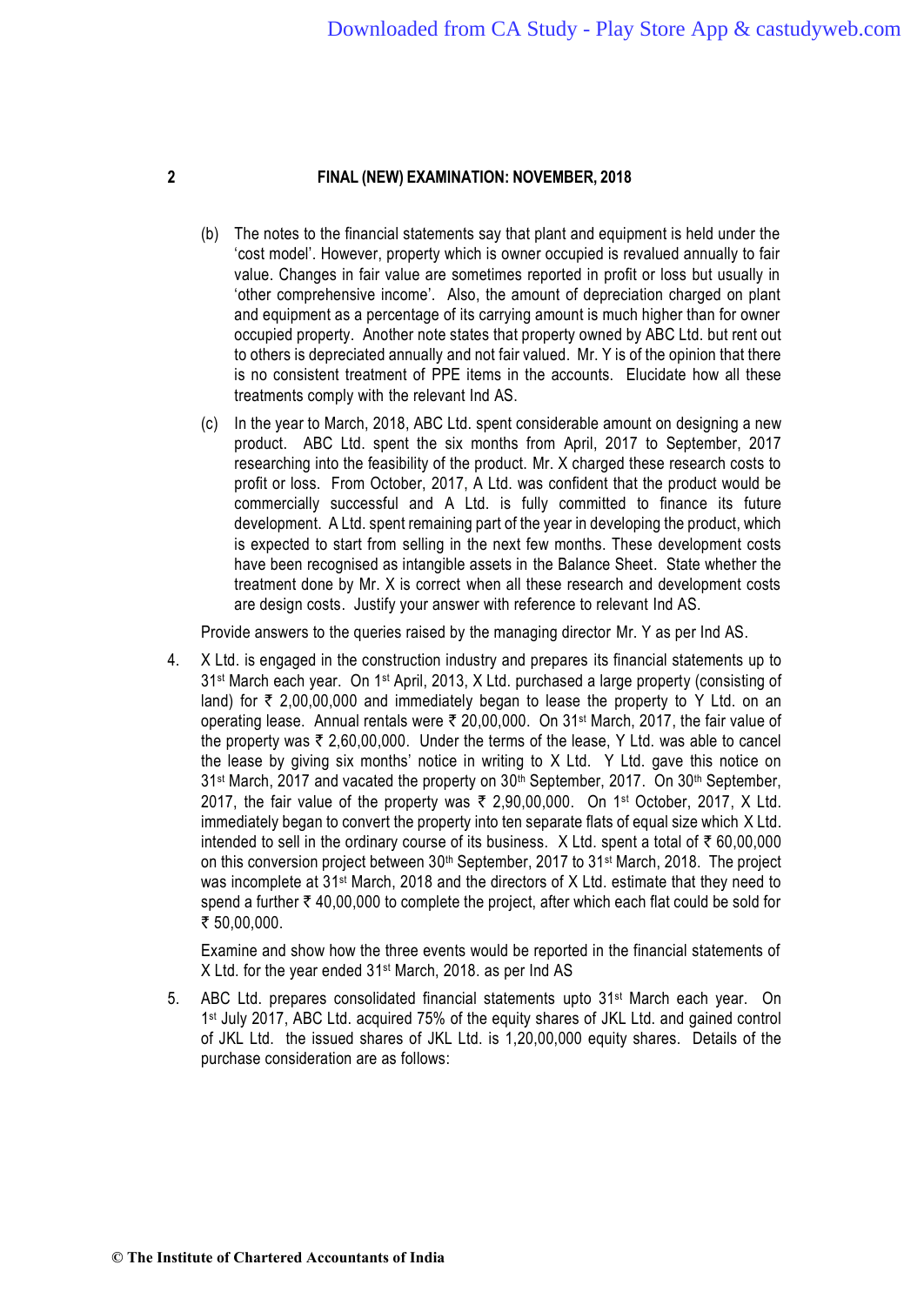- On 1st July, 2017, ABC Ltd. issued two shares for every three shares acquired in JKL Ltd. On 1<sup>st</sup> July, 2017, the market value of an equity share in ABC Ltd. was ₹ 6.50 and the market value of an equity share in JKL Ltd. was  $\bar{\tau}$  6.
- $-$  On 30<sup>th</sup> June, 2018, ABC Ltd. will make a cash payment of ₹71,50,000 to the former shareholders of JKL Ltd. who sold their shares to ABC Ltd. on 1<sup>st</sup> July, 2017. On 1 st July, 2017, ABC Ltd. would have to pay interest at an annual rate of 10% on borrowings.
- $-$  On 30<sup>th</sup> June, 2019, ABC Ltd. may make a cash payment of ₹ 3,00,00,000 to the former shareholders of JKL Ltd. who sold their shares to ABC Ltd. on 1st July, 2017. This payment is contingent upon the revenues of ABC Ltd. growing by 15% over the two-year period from 1<sup>st</sup> July, 2017 to 30<sup>th</sup> June, 2019. On 1<sup>st</sup> July, 2017, the fair value of this contingent consideration was ₹ 2,50,00,000. On 31<sup>st</sup> March, 2018, the fair value of the contingent consideration was  $\bar{\tau}$  2,20,00,000.

On 1st July, 2017, the carrying values of the identifiable net assets of JKL Ltd. in the books of that company was  $\bar{\tau}$  6,00,00,000. On 1<sup>st</sup> July, 2017, the fair values of these net assets was  $\bar{\tau}$  7,00,00,000. The rate of deferred tax to apply to temporary differences is 20%.

During the nine months ended on 31<sup>st</sup> March, 2018, JKL Ltd. had a poorer than expected operating performance. Therefore, on 31 st March, 2018 it was necessary for ABC Ltd. to recognise an impairment of the goodwill arising on acquisition of JKL Ltd., amounting to 10% of its total computed value.

Compute the impairment of goodwill in the consolidated financial statements of ABC Ltd. under both the methods permitted by Ind AS 103 for the initial computation of the noncontrolling interest in JKL Ltd. at the acquisition date.

- 6. X Ltd. prepares consolidated financial statements to  $31<sup>st</sup>$  March each year. During the year ended 31st March 2018, the following events affected the tax position of the group:
	- (i) Y Ltd., a wholly owned subsidiary of X Ltd., made a loss adjusted for tax purposes of  $\bar{\tau}$  30,00,000. Y Ltd. is unable to utilise this loss against previous tax liabilities. Income-tax Act does not allow Y Ltd. to transfer the tax loss to other group companies. However, it allows Y Ltd. to carry the loss forward and utilise it against company's future taxable profits. The directors of X Ltd. do not consider that Y Ltd. will make taxable profits in the foreseeable future.
	- (ii) Just before 31st March, 2018, X Ltd. committed itself to closing a division after the year end, making a number of employees redundant. Therefore X Ltd. recognised a provision for closure costs of  $\bar{\tau}$  20,00,000 in its statement of financial position as at 31st March, 2018. Income-tax Act allows tax deductions for closure costs only when the closure actually takes place. In the year ended 31 March 2019, X Ltd. expects to make taxable profits which are well in excess of  $\bar{\tau}$  20,00,000. On 31<sup>st</sup> March, 2018, X Ltd. had taxable temporary differences from other sources which were greater than ₹ 20,00,000.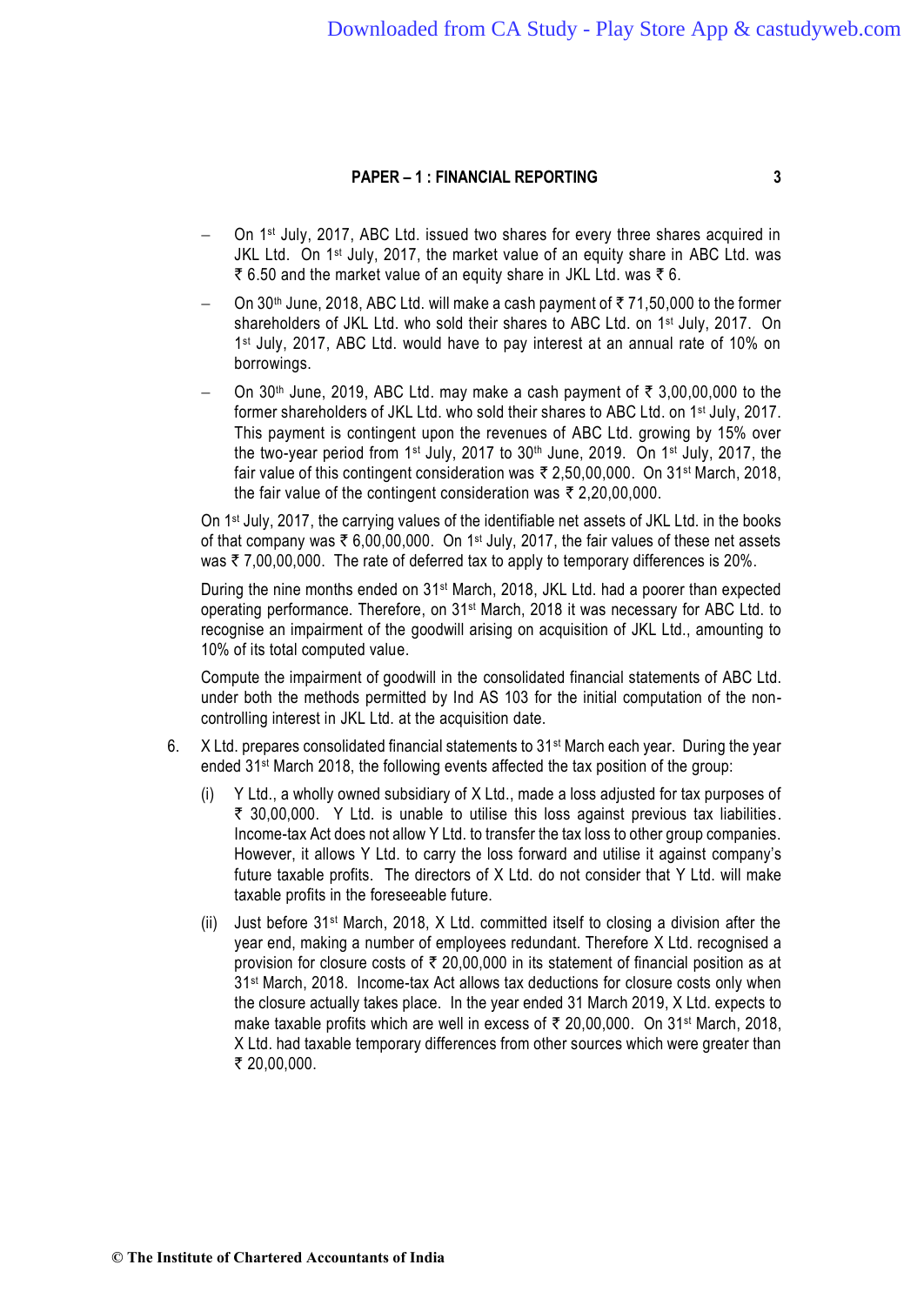- (iii) During the year ended 31 March 2017, X Ltd. capitalised development costs which satisfied the criteria in paragraph 57 of Ind AS 38 'Intangible Assets'. The total amount capitalised was  $\bar{\tau}$  16,00,000. The development project began to generate economic benefits for X Ltd. from 1<sup>st</sup> January 2018. The directors of X Ltd. estimated that the project would generate economic benefits for five years from that date. The development expenditure was fully deductible against taxable profits for the year ended 31 March 2018.
- (iv) On 1 April 2017, X Ltd. borrowed  $\bar{\tau}$  1,00,00,000. The cost to X Ltd. of arranging the borrowing was  $\bar{\tau}$  2,00,000 and this cost qualified for a tax deduction on 1 April 2017. The loan was for a three-year period. No interest was payable on the loan but the amount repayable on 31 March 2020 will be  $\bar{\tau}$  1,30,43,800. This equates to an effective annual interest rate of 10%. As per the Income-tax Act, a further tax deduction of  $\bar{\tau}$  30,43,800 will be claimable when the loan is repaid on 31<sup>st</sup> March, 2020.

Explain and show how each of these events would affect the deferred tax assets / liabilities in the consolidated balance sheet of X Ltd. group at 31 March, 2018 as per Ind AS. Assume the rate of corporate income tax is 20%.

7. A Ltd. intends to open a new retail store in a new location in the next few weeks. It has spent a substantial sum on a series of television advertisements to promote this new store. It has paid for advertisements costing  $\bar{\tau}$  8,00,000 before 31<sup>st</sup> March, 2018.  $\bar{\tau}$  7,00,000 of this sum relates to advertisements shown before 31<sup>st</sup> March, 2018 and  $\bar{\tau}$  1,00,000 to advertisements shown in April, 2018. Since 31st March, 2018, A Ltd. has paid for further advertisements costing  $\bar{\tau}$  4,00,000. The accountant charged all these costs as expenses in the year to 31 March 2018. However, CFO of A Ltd. does not want to charge  $\overline{512,00,000}$ against 2017-2018 profits. He believes that these costs can be carried forward as intangible assets because the company's market research indicates that this new store is likely to be highly successful.

Examine and justify the treatment of these costs of  $\bar{\tau}$  12,00,000 in the financial statements for the year ended 31st March, 2018 as per Ind AS.

8. On 1<sup>st</sup> January, 2018, P Ltd. purchased a machine for \$ 2 lakhs. The functional currency of P Ltd. is Rupees. At that date the exchange rate was  $$1 = \overline{5}$  68. P Ltd. is not required to pay for this purchase until 30<sup>th</sup> June, 2018. Rupees strengthened against the \$ in the three months following purchase and by  $31<sup>st</sup>$  March, 2018 the exchange rate was  $$1 =$   $\overline{5}$  65. CFO of P Ltd. feels that these exchange fluctuations wouldn't affect the financial statements because P Ltd. has an asset and a liability denominated in rupees. which was initially the same amount. He also feels that P Ltd. depreciates this machine over four years so the future year-end amounts won't be the same.

Examine the impact of this transaction on the financial statements of P Ltd. for the year ended 31st March, 2018 as per Ind AS.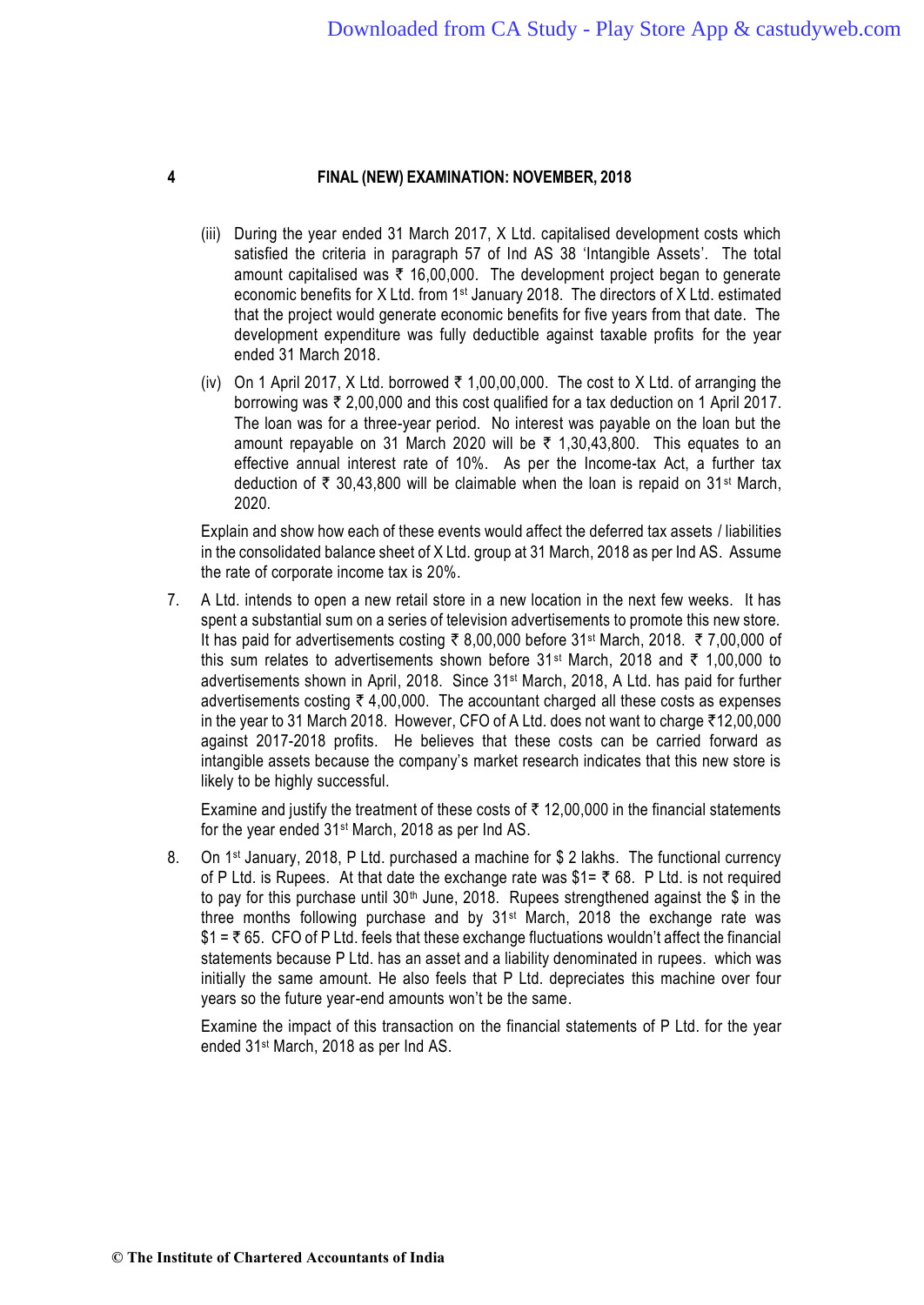9. A Ltd. prepares its financial statements to 31<sup>st</sup> March each year. It operates a defined benefit retirement benefits plan on behalf of current and former employees. A Ltd. receives advice from actuaries regarding contribution levels and overall liabilities of the plan to pay benefits. On 1st April, 2017, the actuaries advised that the present value of the defined benefit obligation was  $\bar{\tau}$  6,00,00,000. On the same date, the fair value of the assets of the defined benefit plan was  $\overline{\xi}$  5,20,00,000. On 1<sup>st</sup> April, 2017, the annual market yield on government bonds was 5%. During the year ended 31<sup>st</sup> March, 2018, A Ltd. made contributions of  $\bar{\tau}$  70,00,000 into the plan and the plan paid out benefits of  $\bar{\tau}$  42,00,000 to retired members. Both these payments were made on 31<sup>st</sup> March, 2018.

The actuaries advised that the current service cost for the year ended 31<sup>st</sup> March, 2018 was  $\bar{\tau}$  62,00,000. On 28<sup>th</sup> February, 2018, the rules of the plan were amended with retrospective effect. These amendments meant that the present value of the defined benefit obligation was increased by  $\bar{\tau}$  15,00,000 from that date.

During the year ended 31<sup>st</sup> March, 2018, A Ltd. was in negotiation with employee representatives regarding planned redundancies. The negotiations were completed shortly before the year end and redundancy packages were agreed. The impact of these redundancies was to reduce the present value of the defined benefit obligation by ₹ 80,00,000. Before 31<sup>st</sup> March, 2018, A Ltd. made payments of ₹ 75,00,000 to the employees affected by the redundancies in compensation for the curtailment of their benefits. These payments were made out of the assets of the retirement benefits plan.

On 31<sup>st</sup> March, 2018, the actuaries advised that the present value of the defined benefit obligation was  $\bar{\tau}$  6,80,00,000. On the same date, the fair value of the assets of the defined benefit plan were ₹ 5,60,00,000.

Examine and present how the above event would be reported in the financial statements of A Ltd. for the year ended 31<sup>st</sup> March, 2018 as per Ind AS.

10. On 1<sup>st</sup> October, 2017, A Ltd. completed the construction of a power generating facility. The total construction cost was ₹ 2,00,00,000. The facility was capable of being used from 1st October, 2017 but A Ltd. did not bring the facility into use until 1<sup>st</sup> January, 2018. The estimated useful life of the facility at 1<sup>st</sup> October, 2017 was 40 years. Under legal regulations in the jurisdiction in which A Ltd. operates, there are no requirements to restore the land on which power generating facilities stand to its original state at the end of the useful life of the facility. However, A Ltd. has a reputation for conducting its business in an environmentally friendly way and has previously chosen to restore similar land even in the absence of such legal requirements. The directors of A Ltd. estimated that the cost of restoring the land in 40 years' time (based on prices prevailing at that time) would be  $\bar{\tau}$  1,00,00,000. A relevant annual discount rate to use in any discounting calculations is 5%. When the annual discount rate is 5%, the present value of  $\bar{\tau}$  1 receivable in 40 years' time is approximately 0.142.

Analyse and present how the above events would be reported in the financial statements of A Ltd. for the year ended 31st March, 2018 as per Ind AS.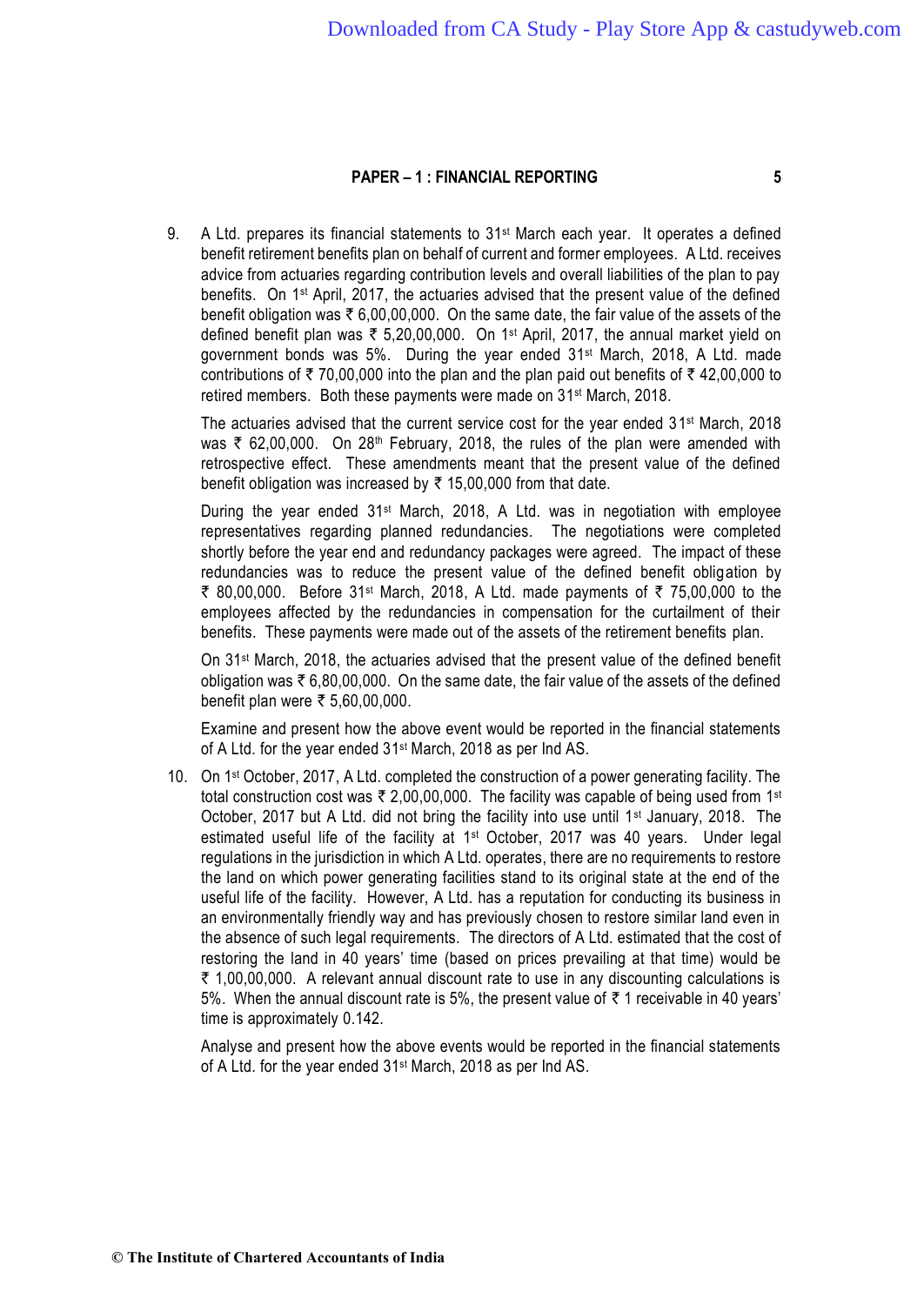11. As at 31st March, 2017, a plantation consists of 100 Pinus Radiata trees that were planted 10 years earlier. The tree takes 30 years to mature, and will ultimately be processed into building material for houses or furniture. The enterprise's weighted average cost of capital is 6% p.a.

Only mature trees have established fair values by reference to a quoted price in an active market. The fair value (inclusive of current transport costs to get 100 logs to market) for a mature tree of the same grade as in the plantation is:

As at 31st March, 2017: 171

As at 31st March, 2018: 165

Assume that there would be immaterial cash flow between now and point of harvest.

The present value factor of  $\bar{\tau}$  1 @ 6% for

19th year =  $0.331$ 

 $20<sup>th</sup>$  year = 0.312

State the value of such plantation as on 31st March, 2017 and 2018 and the gain or loss to be recognised as per Ind AS.

12. K Ltd. began construction of a new building at an estimated cost of  $\bar{\tau}$  7 lakh on 1<sup>st</sup> April, 2017. To finance construction of the building it obtained a specific loan of ` 2 lakh from a financial institution at an interest rate of 9% per annum.

| Amount             | Rate of Interest per annum |
|--------------------|----------------------------|
| $\vert$ ₹ 7,00,000 | 12%                        |
| $\vert$ ₹ 9,00,000 | 11%                        |

The company's other outstanding loans were:

The expenditure incurred on the construction was:

| April, 2017   |                                                                                                                                                 |
|---------------|-------------------------------------------------------------------------------------------------------------------------------------------------|
| August, 2017  |                                                                                                                                                 |
| October, 2017 |                                                                                                                                                 |
| January, 2018 | $\begin{array}{c} 2 \overline{5} & 1,50,000 \\ 3 \overline{5} & 2,00,000 \\ 4 \overline{5} & 3,50,000 \\ 5 \overline{5} & 1,00,000 \end{array}$ |

The construction of building was completed by  $31<sup>st</sup>$  January, 2018. Following the provisions of Ind AS 23 'Borrowing Costs', calculate the amount of interest to be capitalized and pass necessary journal entry for capitalizing the cost and borrowing cost in respect of the building as on 31st January, 2018.

13. ABC Ltd is setting up a new refinery outside the city limits. In order to facilitate the construction of the refinery and its operations, ABC Ltd. is required to incur expenditure on the construction/development of railway siding, road and bridge. Though ABC Ltd.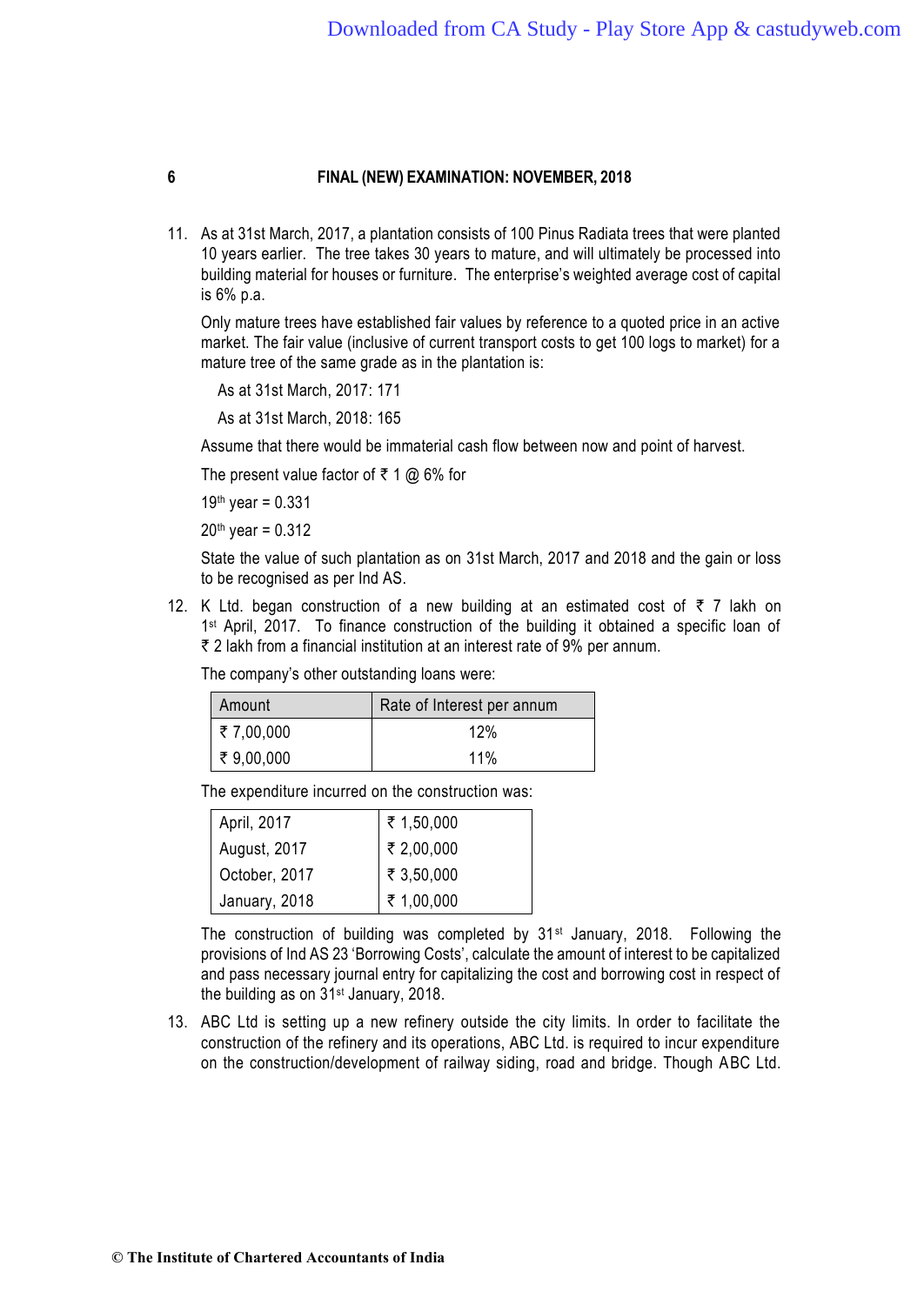incurs (or contributes to) the expenditure on the construction/development, it will not have ownership rights on these items and they are also available for use to other entities and public at large. Whether ABC Ltd. can capitalise expenditure incurred on these items as property, plant and equipment (PPE)? If yes, how should these items be depreciated and presented in the financial statements of ABC Ltd. as per Ind AS?

14. Smart Technologies Inc. is a Company incorporated in India in 1998 having business in the field of development and installation of softwares, trading of computer peripherals and other IT related equipment and provision of cloud computing services along with other services incidental thereto. It is one of the leading brands in India.

After witnessing immense popularity and support in its niche market, Smart Technologies further grew by bringing its subsidiaries namely:

| <b>Company Name</b>                       | <b>Principle Activity</b>                                             |
|-------------------------------------------|-----------------------------------------------------------------------|
| <b>Cloudustries India Private Limited</b> | Provision of cloud computing services.                                |
| MicroFly India Private Limited            | Trading of computer peripherals like mouse,<br>keyboard, printer etc. |

Smart Technologies started preparing its financial statements based on Ind AS from 1<sup>st</sup> April, 2015 on voluntary basis. The Microfly India Pvt. Ltd. is planning to merge the business of Cloudstries India Pvt. Ltd. with its own for which it presented before the members in the meeting the below extract of latest audited Balance Sheet of Cloudustries (prepared on the basis of Ind AS) for the year ended 31st March, 2017:

| Balance Sheet as at March 31, 2017 | (₹ in Crores) |
|------------------------------------|---------------|
| Assets                             |               |
| Non-current assets                 |               |
| Property, plant and Equipment      | 15.00         |
|                                    | 15.00         |
| <b>Current Assets</b>              |               |
| <b>Financial assets</b><br>(a)     |               |
| <b>Trade Receivables</b>           | 10.00         |
| Cash and cash equivalents          | 10.00         |
| Other current assets               | <u>8.00</u>   |
|                                    | 28.00         |
| Total                              | 43.00         |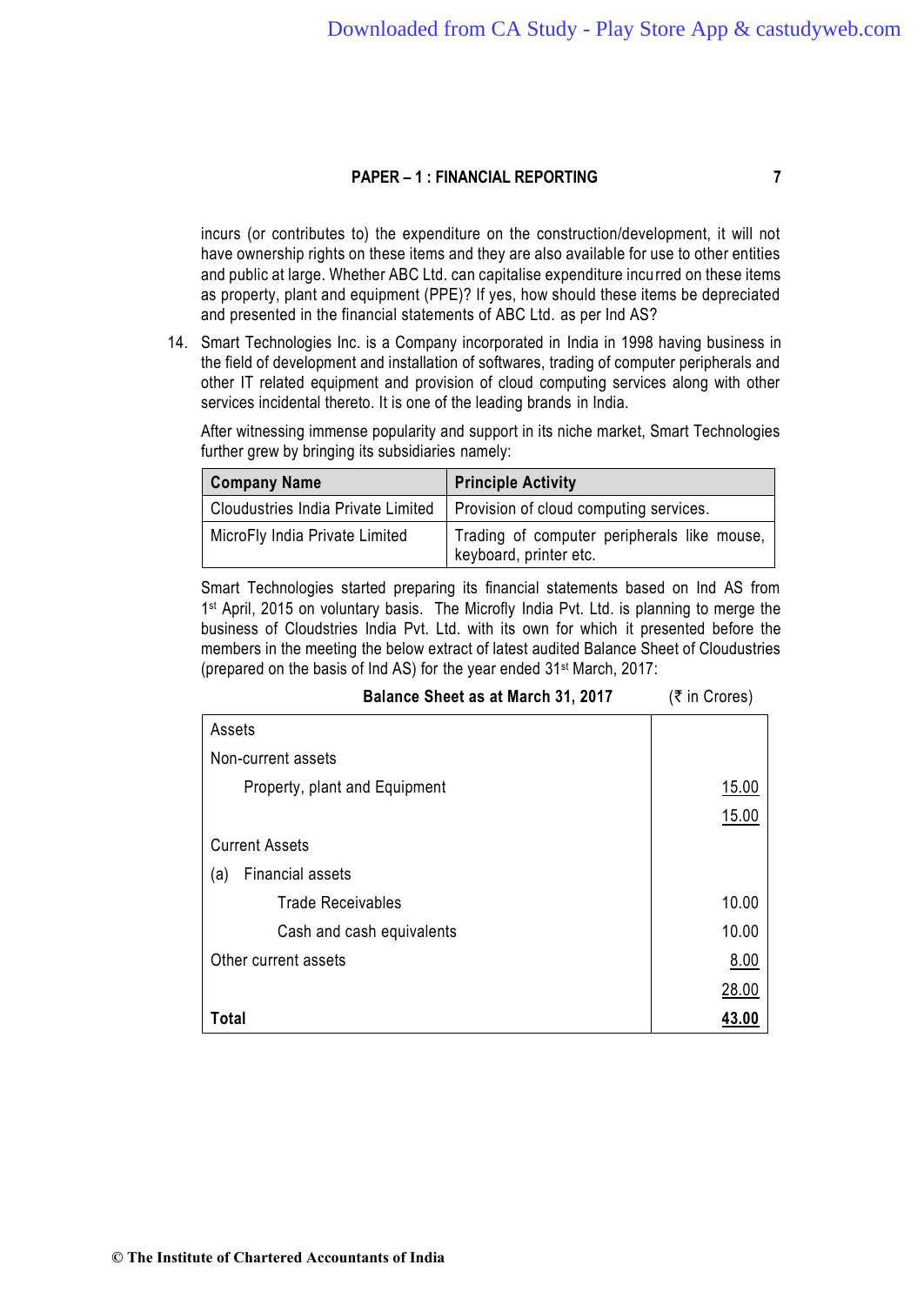| <b>Equity and Liabilities</b>              |         |
|--------------------------------------------|---------|
| <b>Equity</b>                              |         |
| <b>Equity Share Capital</b>                | 45.00   |
| <b>Other Equity</b>                        |         |
| Reserves and Surplus (Accumulated Losses)* | (24.80) |
|                                            | 20.20   |
| <b>Liabilities</b>                         |         |
| <b>Non-current Liabilities</b>             |         |
| <b>Financial liabilities</b>               |         |
| <b>Borrowings</b>                          | 2.80    |
| <b>Current Liabilities</b>                 | 20.00   |
|                                            | 22.80   |
| Total                                      | 43.00   |

\*The Tax Loss carried forward of the company is  $\bar{\tau}$  27.20 crores

On September 5, 2017, the merger got approved by the Directors. The purchase consideration payable by MicroFly to Cloudustries was fixed at  $\bar{\tau}$  18.00 crores payable in cash and that MicroFly take over all the assets and liabilities of Cloudustries.

Present the statement showing the calculation of assets/liabilities taken over as per Ind AS. Also mention the accounting of difference between consideration and assets/liabilities taken over.

15. M Ltd. has three cash-generating units: A, B and C. Due to adverse changes in the technological environment, M Ltd. conducted impairment tests of each of its cashgenerating units. On 31<sup>st</sup> March, 2018, the carrying amounts of A, B and C are  $\bar{\tau}$  100 lakhs,  $\bar{\tau}$  150 lakhs and  $\bar{\tau}$  200 lakhs respectively.

The operations are conducted from a headquarter. The carrying amount of the headquarter assets is  $\bar{\tau}$  200 lakhs: a headquarter building of  $\bar{\tau}$  150 lakhs and a research centre of  $\bar{\tau}$  50 lakhs. The relative carrying amounts of the cash-generating units are a reasonable indication of the proportion of the head-quarter building devoted to each cash-generating unit. The carrying amount of the research centre cannot be allocated on a reasonable basis to the individual cash-generating units.

Following is the remaining estimated useful life of:

|                                                     |  | $\mid B \mid C \mid$ Head quarter assets |
|-----------------------------------------------------|--|------------------------------------------|
| Remaining estimated useful life   10   20   20   20 |  |                                          |

The headquarter assets are depreciated on a straight-line basis.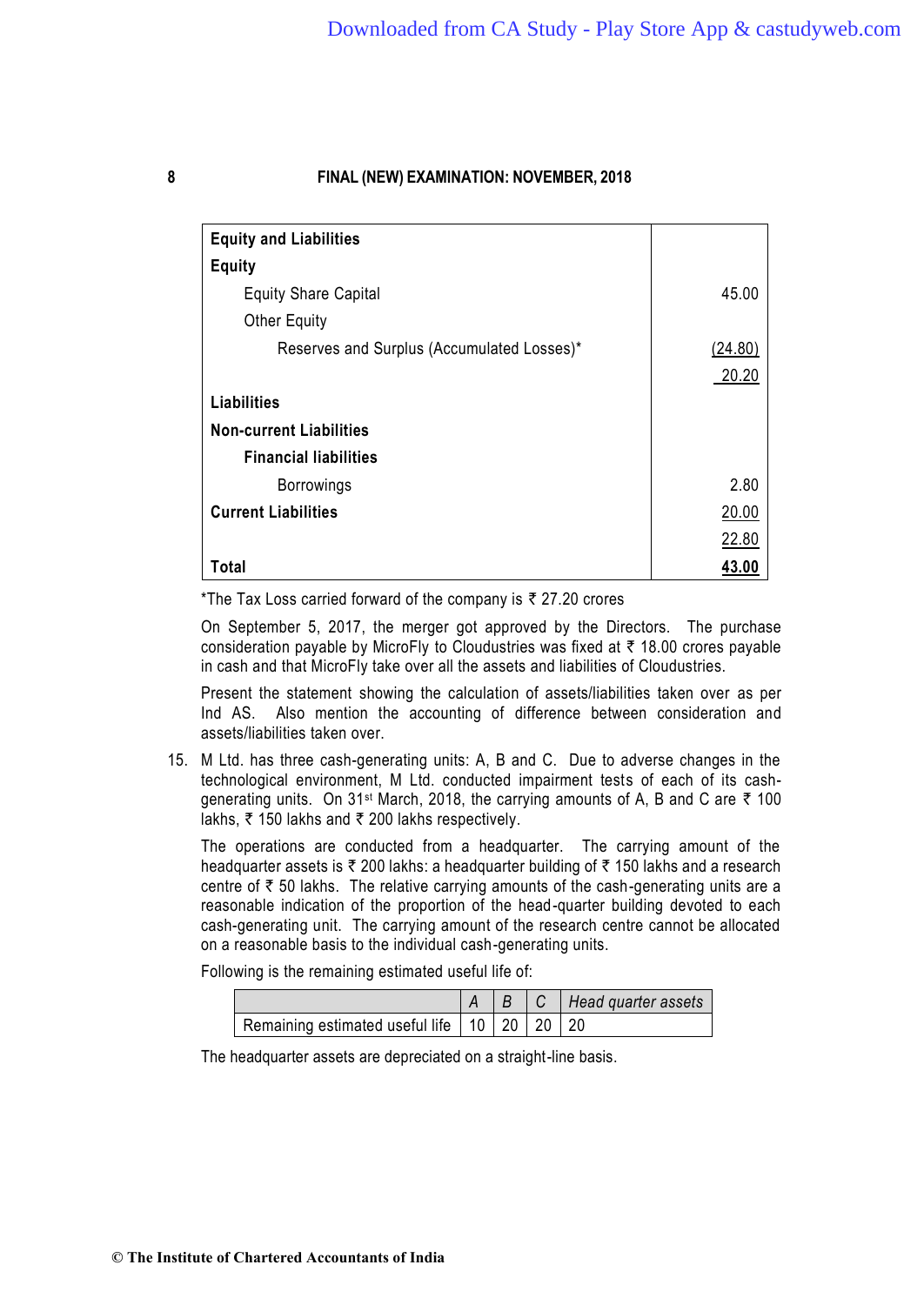The recoverable amount of each cash generating unit is based on its value in use since net selling price for each CGU cannot be calculated. Therefore, Value in use is equal to

|                    |     |     | M Ltd. as a whole |
|--------------------|-----|-----|-------------------|
| Recoverable amount | 199 | 164 | *∩מ−<br>∠∪        |

\*The research centre generates additional future cash flows for the enterprise as a whole. Therefore, the sum of the value in use of each individual CGU is less than the value in use of the business as a whole. The additional cash flows are not attributable to the headquarter building.

Calculate and show allocation of impairment loss as per AS 28. Ignore tax effects.

16. Sumati Ltd. acquired 100% (50,00,000) equity shares of  $\bar{\tau}$  10 each in Sheetal Ltd. on 1 st April, 2014. Sheetal Ltd. was incorporated on 1st April, 2014.

Sumati Ltd. acquired 80% (24,00,000) equity shares in Dharam Ltd. for  $\bar{\tau}$  600 lakh on 1<sup>st</sup> April, 2014 when Dharam Ltd. had share capital of ₹ 300 lakh and Reserves and Surplus of  $\bar{\tau}$  300 lakh.

The company amortizes goodwill on consolidation on a SLM basis over a period of 5 years. A full year's amortization is considered if the goodwill exists for more than 6 months.

On 1st April, 2017, Sumati Ltd. sold 12,00,000 equity shares of Dharam Ltd. for cash consideration of  $\bar{\tau}$  360 lakh with recognition of profit arising out of this sale.

The net assets of Dharam Ltd. on  $31^{st}$  March, 2017 were  $\bar{\tau}$  700 lakh. The amount of Reserves and Surplus was  $\bar{\tau}$  880 lakh,  $\bar{\tau}$  720 lakh and  $\bar{\tau}$  400 lakh respectively of Sumati Ltd., Sheetal Ltd. and Dharam Ltd. on 31st March, 2017.

The Balance Sheet extracts of the companies as on 31<sup>st</sup> March, 2018 were as follows:

 $($ ₹ in lakh)

|                                         | Sumati Ltd. | Sheetal Ltd. | Dharam Ltd. |
|-----------------------------------------|-------------|--------------|-------------|
| Share Capital (₹ 10 each)               | 1000        | 500          | 300         |
| <b>Reserves and Surplus</b>             | 1240        | 910          | 640         |
| <b>Current Liabilities</b>              | 460         | 490          | 560         |
|                                         | 2700        | 1900         | <u>1500</u> |
| <b>Fixed Assets</b>                     | 640         | 420          | 380         |
| 50,00,000 equity shares in Sheetal Ltd. | 500         |              |             |
| 12,00,000 equity shares in Dharam Ltd.  | 300         |              |             |
| <b>Current Assets</b>                   | 1260        | 1480         | 1120        |
|                                         | 2700        | 1900         | 1500        |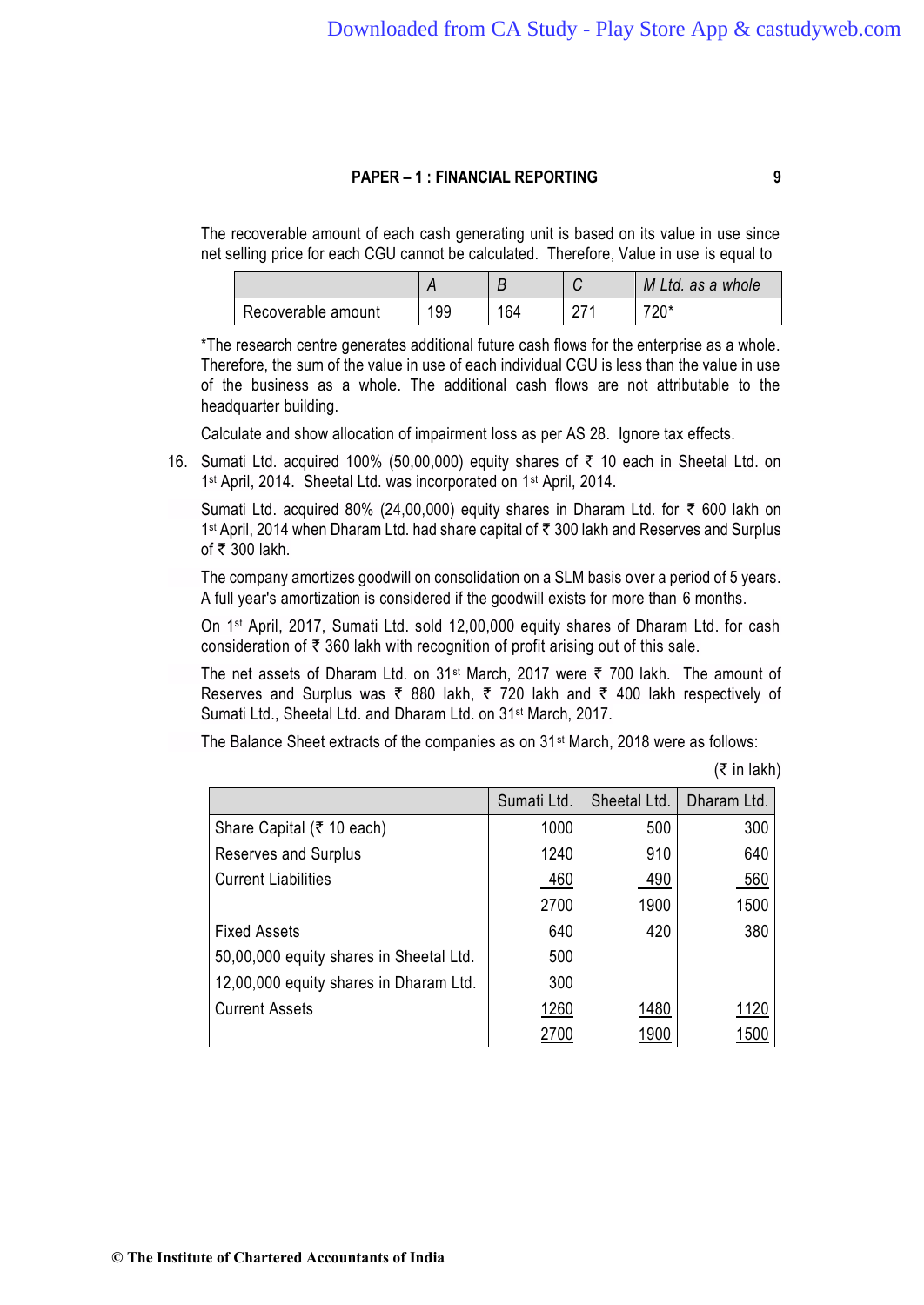You are required to prepare for Sumati Ltd. Group Balance Sheet as on 31st March, 2018 following AS 21 and AS 23. Notes to Accounts and working notes should form part of your answer.

17. On 1st April 2017 Alpha Ltd. commenced joint construction of a property with Gama Ltd. For this purpose, an agreement has been entered into that provides for joint operation and ownership of the property. All the ongoing expenditure, comprising maintenance plus borrowing costs, is to be shared equally. The construction was completed on 30th September 2017 and utilisation of the property started on 1st January 2018 at which time the estimated useful life of the same was estimated to be 20 years.

Total cost of the construction of the property was  $\bar{\tau}$  40 crores. Besides internal accruals, the cost was partly funded by way of loan of  $\bar{\tau}$  10 crores taken on 1st January 2017. The loan carries interest at an annual rate of 10% with interest payable at the end of year on  $31$ <sup>st</sup> December each year. The company has spent  $\overline{3}$  4,00,000 on the maintenance of such property.

The company has recorded the entire amount paid as investment in Joint Venture in the books of accounts. Suggest the suitable accounting treatment of the above transaction as per applicable Ind AS.

- 18. On 1st April 2017, A Ltd. lent  $\bar{\tau}$  2 crores to a supplier in order to assist them with their expansion plans. The arrangement of the loan cost the company  $\bar{\tau}$  10 lakhs. The company has agreed not to charge interest on this loan to help the supplier's short-term cash flow but expected the supplier to repay  $\bar{\tau}$  2.40 crores on 31st March 2019. As calculated by the finance team of the company, the effective annual rate of interest on this loan is 6.9% On 28th February 2018, the company received the information that poor economic climate has caused the supplier significant problems and in order to help them, the company agreed to reduce the amount repayable by them on 31st March 2019 to  $\bar{\tau}$  2.20 crores. Suggest the accounting entries as per applicable Ind AS.
- 19. P Ltd. granted 400 stock appreciation rights (SAR) each to 75 employees on 1st April 2017 with a fair value  $\bar{\tau}$  200. The terms of the award require the employee to provide service for four years in order to earn the award. The fair value of each SAR at each reporting date is as follows:

| 31st March 2018 | ₹ 210 |
|-----------------|-------|
| 31st March 2019 | ₹ 220 |
| 31st March 2020 | ₹ 215 |
| 31st March 2021 | ₹ 218 |

What would be the difference if at the end of the second year of service (i.e. at 31<sup>st</sup> March 2019), P Ltd. modifies the terms of the award to require only three years of service. Answer on the basis of relevant Ind AS.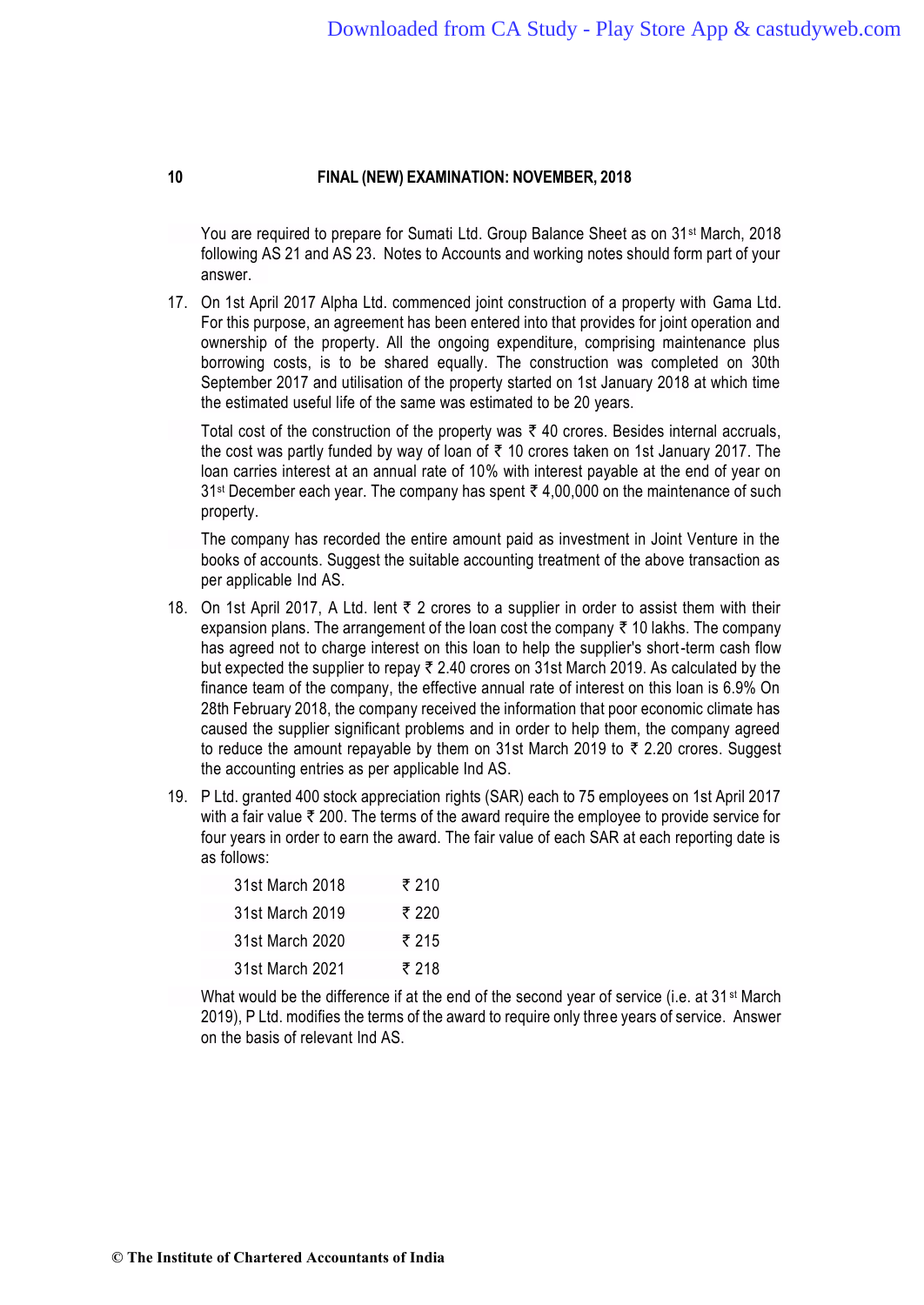20. U Ltd. is a large conglomerate with a number of subsidiaries. It is preparing consolidated financial statements as on 31st March 2018 as per the notified Ind AS. The financial statements are due to be authorised for issue on 15th May 2018. It is seeking your assistance for some transactions that have taken place in some of its subsidiaries during the year.

G Ltd. is a wholly owned subsidiary of U Ltd. engaged in management consultancy services. On 31<sup>st</sup> January 2018, the board of directors of U Ltd. decided to discontinue the business of G Ltd. from 30th April 2018. They made a public announcement of their decision on 15th February 2018.

G Ltd. does not have many assets or liabilities and it is estimated that the outstanding trade receivables and payables would be settled by 31st May 2018. U Ltd. would collect any amounts still owed by G Ltd's customers after 31st May 2018. They have offered the employees of G Ltd. termination payments or alternative employment opportunities.

Following are some of the details relating to G Ltd.:

- On the date of public announcement, it is estimated by G Ltd. that it would have to pay 540 lakhs as termination payments to employees and the costs for relocation of employees who would remain with the Group would be  $\bar{\tau}$  60 lakhs. The actual termination payments totalling to  $\bar{\tau}$  520 lakhs were made in full on 15th May 2018. As per latest estimates made on 15th May 2018, the total relocation cost is  $\bar{\tau}$  63 lakhs.
- G Ltd. had taken a property on operating lease, which was expiring on 31st March 2022. The present value of the future lease rentals (using an appropriate discount rate) is  $\bar{\tau}$  430 lakhs. On 15th May 2018, G Ltd. made a payment to the lessor of  $\bar{\tau}$  410 lakhs in return for early termination of the lease.

The loss after tax of G Ltd. for the year ended 31st March 2018 was  $\bar{\tau}$  400 lakhs. G Ltd. made further operating losses totalling  $\bar{\tau}$  60 lakhs till 30th April 2018.

How should U Ltd. present the decision to discontinue the business of G Ltd. in its consolidated statement of comprehensive income as per Ind AS?

What are the provisions that the Company is required to make as per lnd AS 37?

#### **SUGGESTED ANSWERS**

1. XYZ Ltd. would include the total revenue of ₹ 68,00,000 (₹ 60,00,000 + ₹ 8,00,000) from ABC Ltd. received / receivable in the year ended 31<sup>st</sup> March 2018 within its revenue and show  $\bar{\tau}$  18,00,000 within trade receivables at 31<sup>st</sup> March 2018.

Mrs. P would be regarded as a related party of XYZ Ltd. because she is a close family member of one of the key management personnel of XYZ Ltd.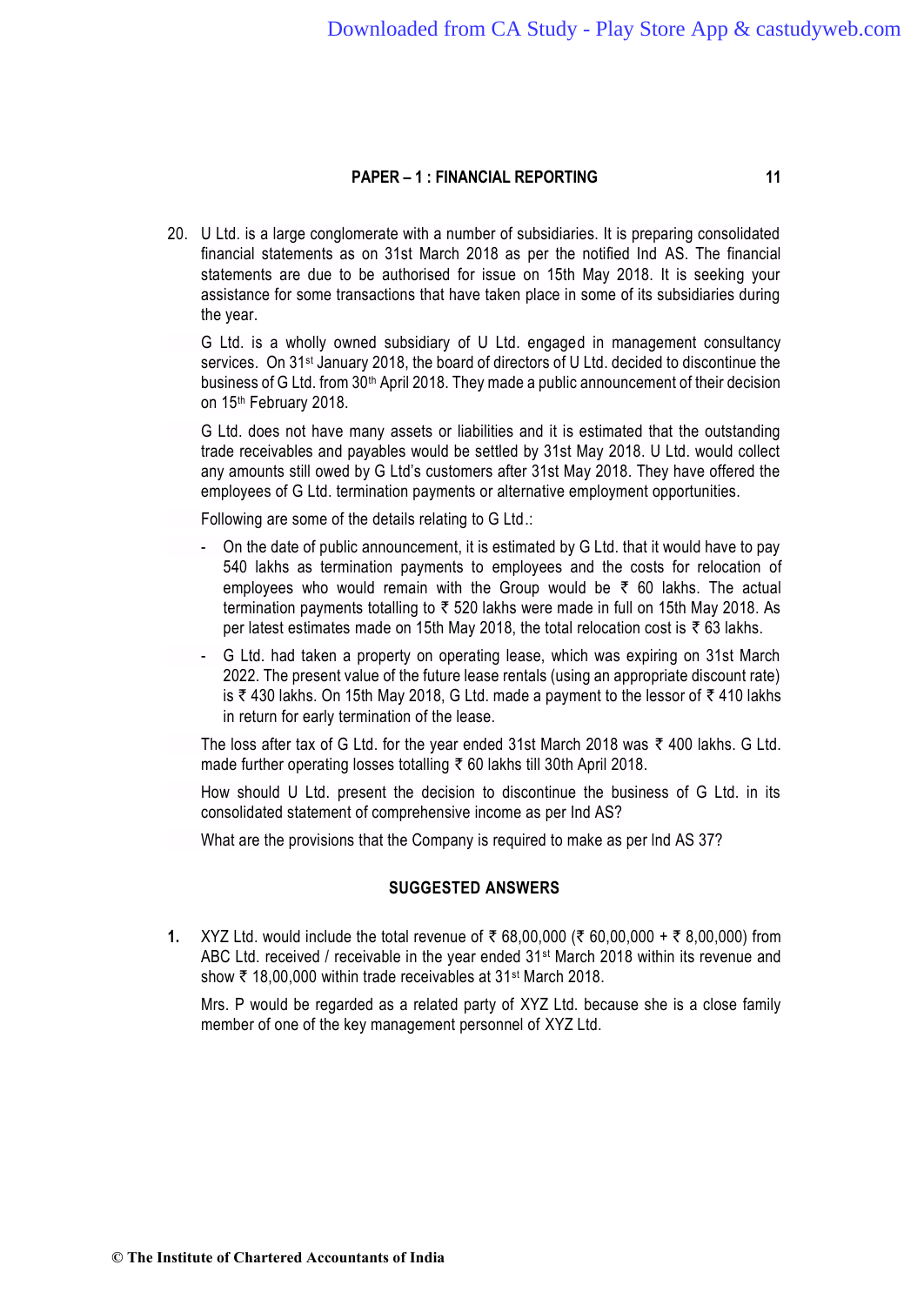From 1st June 2017, ABC Ltd. would also be regarded as a related party of XYZ Ltd. because from that date ABC Ltd. is an entity controlled by another related party.

Because ABC Ltd. is a related party with whom XYZ Ltd. has transactions, then XYZ Ltd. should disclose:

- The nature of the related party relationship.
- The revenue of  $\bar{\tau}$  60,00,000 from ABC Ltd. since 1<sup>st</sup> June 2017.
- The outstanding balance of  $\bar{\tau}$  18,00,000 at 31<sup>st</sup> March 2018.

In the current circumstances it may well be necessary for XYZ Ltd. to also disclose the favourable terms under which the transactions are carried out.

**2.** All numbers in  $\bar{\tau}$  in 000.

The lease of the asset by A Ltd. to B Ltd. would be regarded as a finance lease because the risks and rewards of ownership have been transferred to B Ltd. Evidence of this includes the lease is for the whole of the life of the asset and B Ltd. being responsible for repairs and maintenance.

As per para 36 of Ind AS 17, since the lease is a finance lease and A Ltd. is the lessor, A Ltd. will recognise a financial asset ie. as a receivable at an amount equal to the 'net investment in finance leases'. The amount recognised will be the present value of the minimum lease payments which will be 20,197.39 ie. 2,787 x 7.247.

The impact of the lease on the financial statements for the year ended 31<sup>st</sup> March, 2018 can best be seen by preparing a profile of the net investment in the lease for the first three years of the lease and shown below:

| Year to 31 <sup>st</sup> March   Opening Balance |           | Finance income | Rental  | Closing<br><b>Balance</b> |
|--------------------------------------------------|-----------|----------------|---------|---------------------------|
| 2017                                             | 20,197.39 | 1,615.79       | (2,787) | 19,026.18                 |
| 2018                                             | 18,806    | 1,522.09       | (2,787) | 17,761.27                 |
| 2019                                             | 17,301    | 1,420.90       | (2,787) | 16,395.17                 |

During the year ended 31<sup>st</sup> March, 2018, A Ltd. will recognise income from finance leases of 1,522.09.

The net investment on 31<sup>st</sup> March, 2018 will be 17,761.27.

Of the closing net investment of 17,761.27, current asset will be shown for 2,787 and 14,974.27 as a non-current asset.

- **3.** Ongoing through the queries raised by the Managing Director Mr. Y, the financial controller Mr. X explained the notes and reasons for their disclosures as follows:
	- (a) Related parties are generally characterised by the presence of control or influence between the two parties.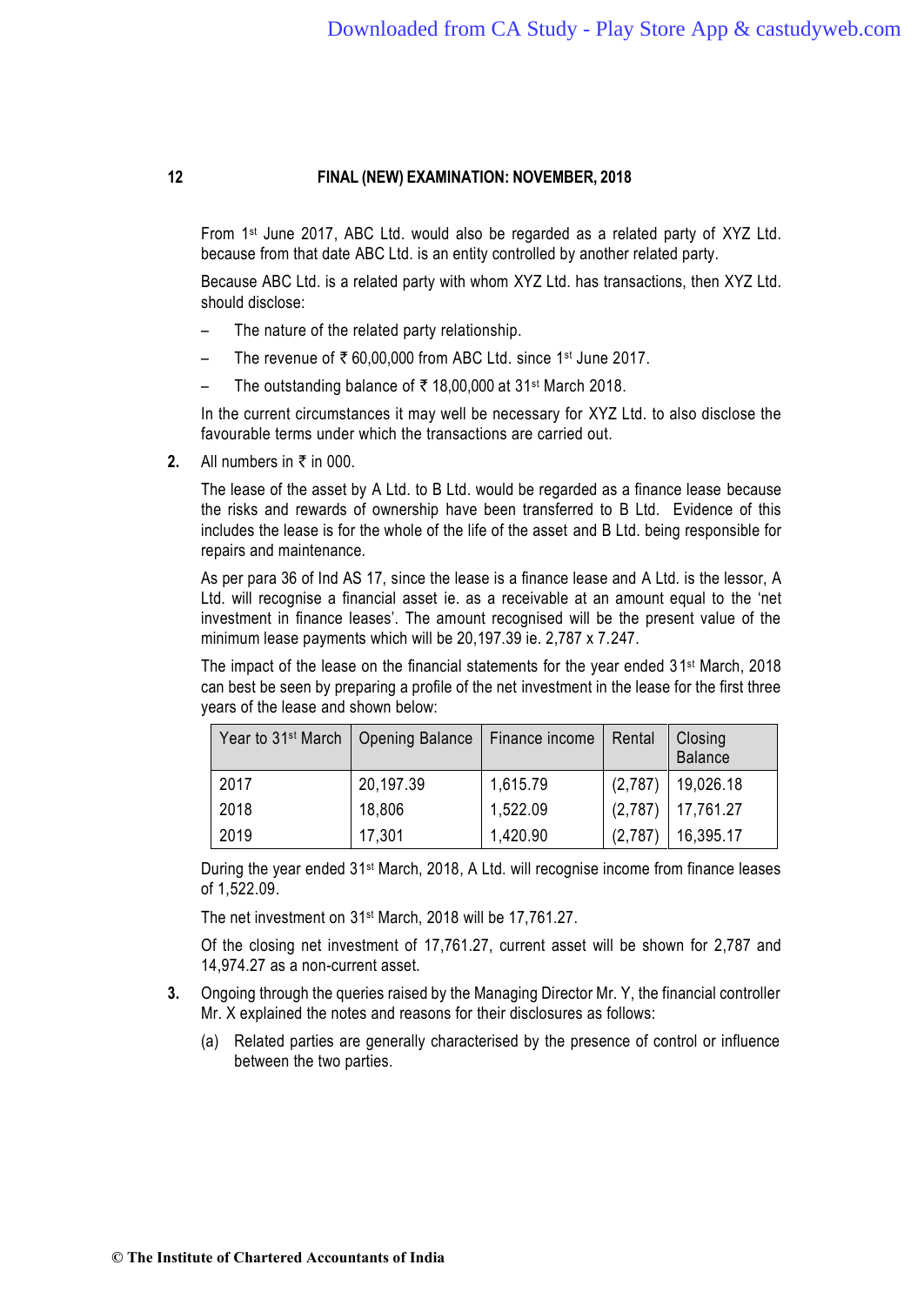Ind AS 24 'Related Party Disclosures' identifies related parties as, inter alia, key management personnel and companies controlled by key management personnel. On this basis, PQR Ltd. is a related party of ABC Ltd.

The transaction is required to be disclosed in the financial statements of ABC Ltd. since Mr. Y is Key Management personnel of ABC Ltd. Also at the same time, it owns 100% shares of PQR Ltd. ie. he controls PQR Ltd. This implies that PQR Ltd. is a related party of ABC Ltd.

Where transactions occur with related parties, Ind AS 24 requires that details of the transactions are disclosed in a note to the financial statements. This is required even if the transactions are carried out on an arm's length basis.

Transactions with related parties are material by their nature, so the fact that the transaction may be numerically insignificant to ABC Ltd. does not affect the need for disclosure.

(b) The accounting treatment of the majority of tangible non-current assets is governed by Ind AS 16 'Property, Plant and Equipment'. Ind AS 16 states that the accounting treatment of PPE is determined on a class by class basis. For this purpose, property and plant would be regarded as separate classes. Ind AS 16 requires that PPE is measured using either the cost model or the revaluation model. This model is applied on a class by class basis and must be applied consistently within a class. Ind AS 16 states that when the revaluation model applies, surpluses are recorded in other comprehensive income, unless they are cancelling out a deficit which has previously been reported in profit or loss, in which case it is reported in profit or loss. Where the revaluation results in a deficit, then such deficits are reported in profit or loss, unless they are cancelling out a surplus which has previously been reported in other comprehensive income, in which case they are reported in other comprehensive income.

According to Ind AS 16, all assets having a finite useful life should be depreciated over that life. Where property is concerned, the only depreciable element of the property is the buildings element, since land normally has an indefinite life. The estimated useful life of a building tends to be much longer than for plant. These two reasons together explain why the depreciation charge of a property as a percentage of its carrying amount tends to be much lower than for plant.

Properties which are held for investment purposes are not accounted for under Ind AS 16, but under Ind AS 40 'Investment Property'. As per Ind AS 40, investment properties should be accounted for under a cost model. ABC Ltd. had applied the cost model and thus our investment properties are treated differently from the owner occupied property which is annually to fair value.

(c) As per Ind AS 38 'Intangible Assets', the treatment of expenditure on intangible items depends on how it arose. Internal expenditure on intangible items incurred during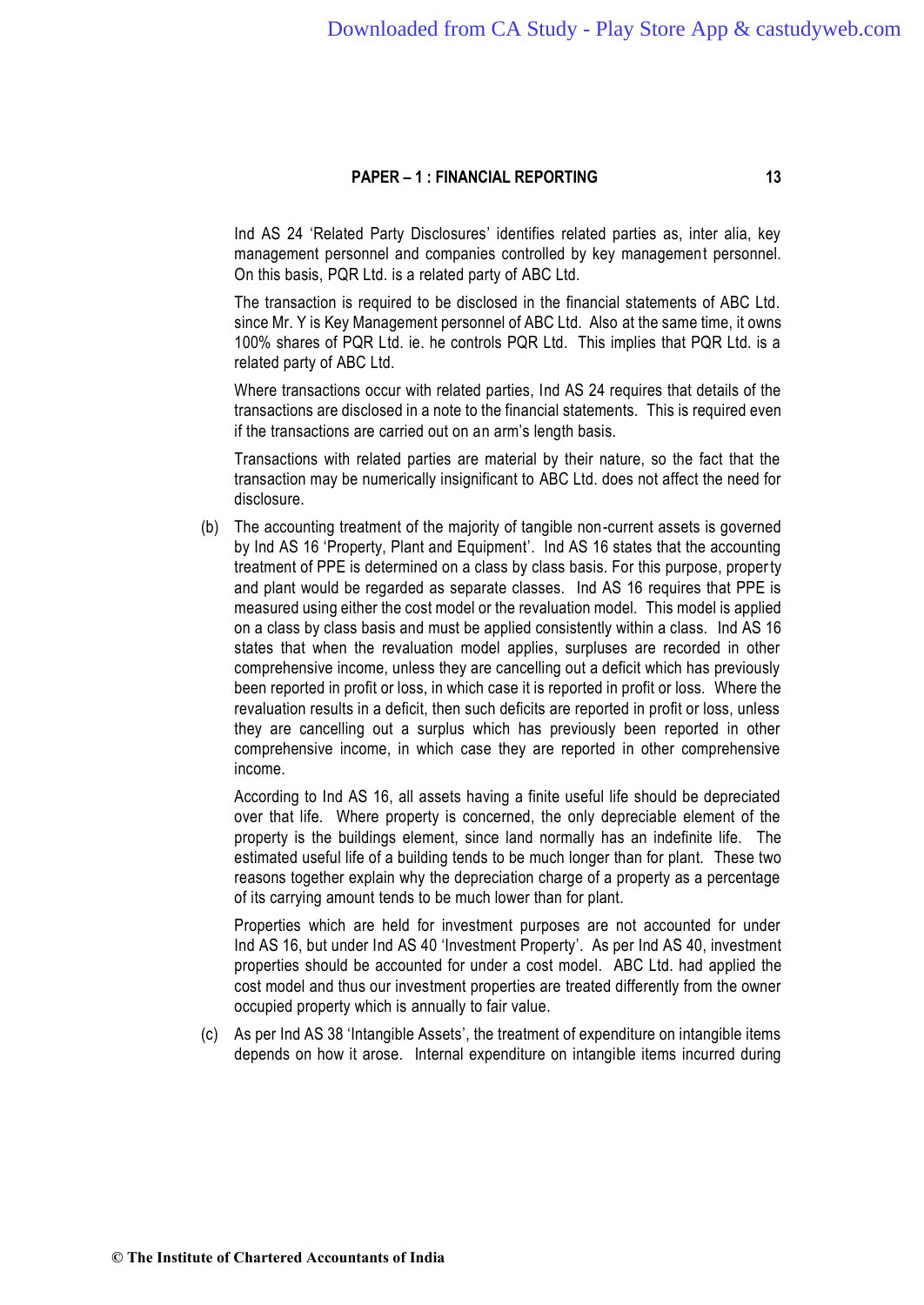research phase cannot be recognised as an asset. Once it can be demonstrated that a development project is likely to be technically feasible, commercially viable, overall profitable and can be adequately resourced, then future expenditure on the project can be recognised as an intangible asset. The difference in the treatment of expenditure upto 30<sup>th</sup> September, 2017 and expenditure after that date is due to the recognition phase ie. research or development phase.

**4.** From 1st April, 2013, the property would be regarded as an investment property since it is being held for its investment potential rather than being owner occupied or developed for sale.

The property would be measured under the cost model. This means it will be measured at ₹ 2,00,00,000 at each year end.

On 30<sup>th</sup> September, 2017, the property ceases to be an investment property. X Ltd. begins to develop it for sale as flats. The increase in the fair value of the property from 31<sup>st</sup> March, 2017 to 30<sup>th</sup> September, 2017 of ₹ 30,00,000 (₹ 29,00,000 – ₹ 26,00,000) would be recognised in P/L for the year ended 31 st March, 2018.

Since the lease of the property is an operating lease, rental income of  $\bar{\tau}$  10,00,000  $($  ₹ 20,00,000 x 6/12) would be recognised in P/L for the year ended 31<sup>st</sup> March, 2018.

When the property ceases to be an investment property, it is transferred into inventory at its then fair value of  $\bar{\tau}$  2,90,00,000. This becomes the initial 'cost' of the inventory.

The additional costs of  $\bar{\tau}$  60,00,000 for developing the flats which were incurred up to and including 31st March, 2018 would be added to the 'cost' of inventory to give a closing cost of ₹ 3,50,00,000.

The total selling price of the flats is expected to be  $\bar{\tau}$  5,00,00,000 (10 x  $\bar{\tau}$  50,00,000). Since the further costs to develop the flats total  $\bar{\tau}$  40,00,000, their net realisable value is ₹ 4,60,00,000 (₹ 5,00,00,000 – ₹ 40,00,000), so the flats will be measured at a cost of ₹ 3,50,00,000.

The flats will be shown in inventory as a current asset

**5.** Computation of goodwill impairment

|                                                  | NCI at fair<br>value | NCI at of net<br>assets |
|--------------------------------------------------|----------------------|-------------------------|
|                                                  | ₹ in '000            | ₹ in '000               |
| Cost of investment                               |                      |                         |
| Share exchange (12,000 x 75% x 2/3 x ₹ 6.50)     | 39,000               | 39,000                  |
| Deferred consideration (7,150 / 1.10)            | 6,500                | 6,500                   |
| Contingent consideration                         | 25,000               | 25,000                  |
| Non-controlling interest at date of acquisition: |                      |                         |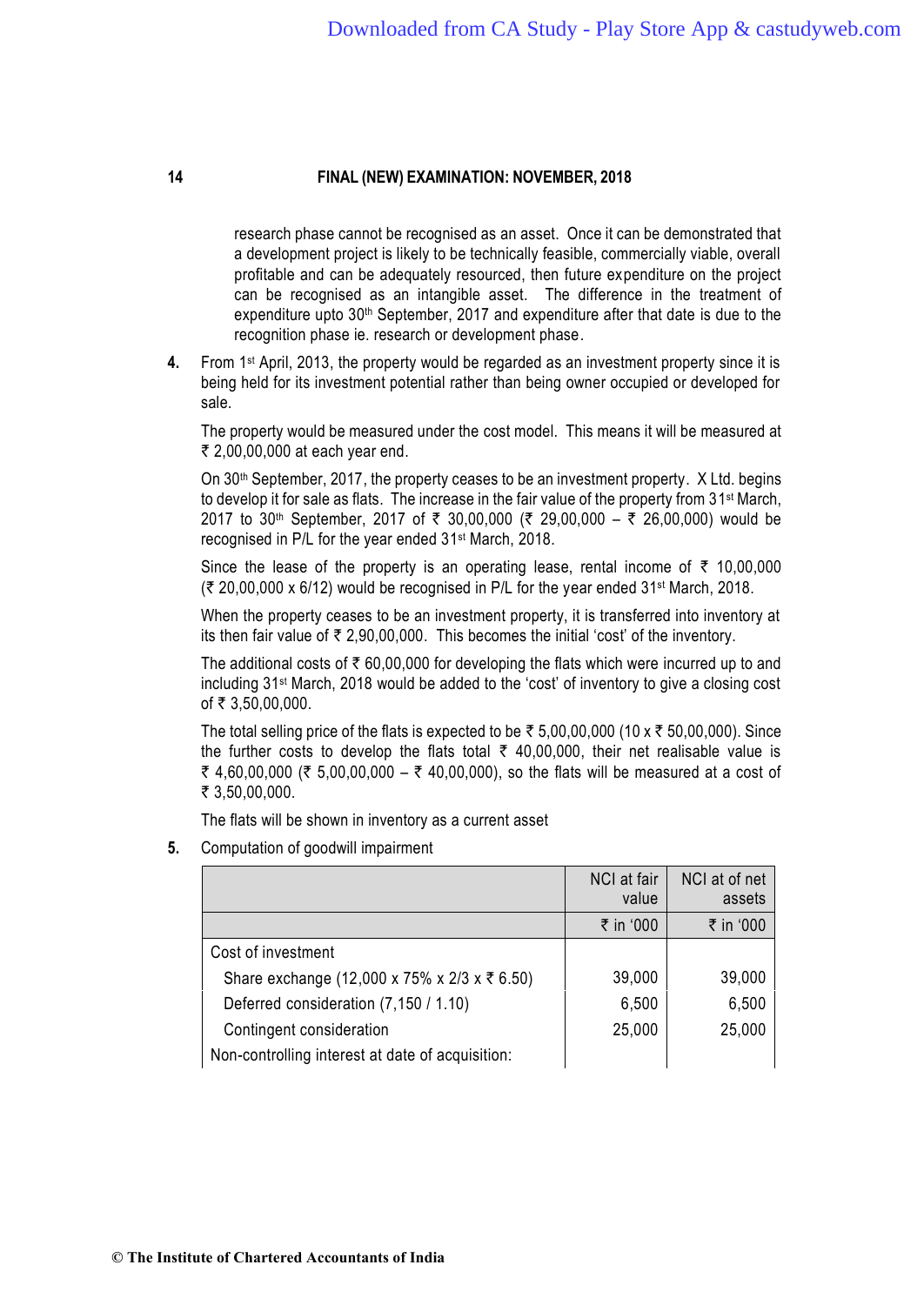Fair value –  $3000 \times \overline{5}$  6 18,000 % of net assets – 68,000 (Refer W.N.) x 25% | 17,000 Net assets on the acquisition date (Refer W.N.) (68,000) | (68,000) Goodwill on acquisition 20,500 | 19,500 Impairment @ 10% 1,950

# **Working Note:**

| Net assets on the acquisition date                                       | ₹ '000  |
|--------------------------------------------------------------------------|---------|
| Fair value at acquisition date                                           | 70,000  |
| Deferred tax on fair value adjustments $[20\% \times (70,000 - 60,000)]$ | (2,000) |
|                                                                          | 68,000  |

**6.** (i) The tax loss creates a potential deferred tax asset for the group since its carrying value is nil and its tax base is  $\overline{\tau}$  30,00,000.

> However, no deferred tax asset can be recognised because there is no prospect of being able to reduce tax liabilities in the foreseeable future as no taxable profits are anticipated.

(ii) The provision creates a potential deferred tax asset for the group since its carrying value is  $\overline{\tau}$  20,00,000 and its tax base is nil.

This deferred tax asset can be recognised because X Ltd. is expected to generate taxable profits in excess of  $\bar{\tau}$  20,00,000 in the year to 31<sup>st</sup> March, 2019.

The amount of the deferred tax asset will be  $\bar{\tau}$  4,00,000 ( $\bar{\tau}$  20,00,000 x 20%).

This asset will be presented as a deduction from the deferred tax liabilities caused by the (larger) taxable temporary differences.

(iii) The development costs have a carrying value of  $\bar{\tau}$  15,20,000 ( $\bar{\tau}$  16,00,000 – ( $\bar{\tau}$ 16,00,000 x 1/5 x 3/12)).

The tax base of the development costs is nil since the relevant tax deduction has already been claimed.

The deferred tax liability will be  $\bar{\tau}$  3,04,000 ( $\bar{\tau}$  15,20,000 x 20%). All deferred tax liabilities are shown as non-current.

(iv) The carrying value of the loan at 31<sup>st</sup> March, 2018 is  $\bar{\tau}$  1,07,80,000 ( $\bar{\tau}$  1,00,00,000 –  $\bar{\xi}$  2,00,000 + ( $\bar{\xi}$  98,00,000 x 10%)).

The tax base of the loan is  $\overline{\tau}$  1,00,00,000.

This creates a deductible temporary difference of  $\bar{\tau}$  7,80,000 ( $\bar{\tau}$  1,07,80,000 – ₹ 1,00,00,000) and a potential deferred tax asset of ₹ 1,56,000 (₹ 7,80,000 x 20%).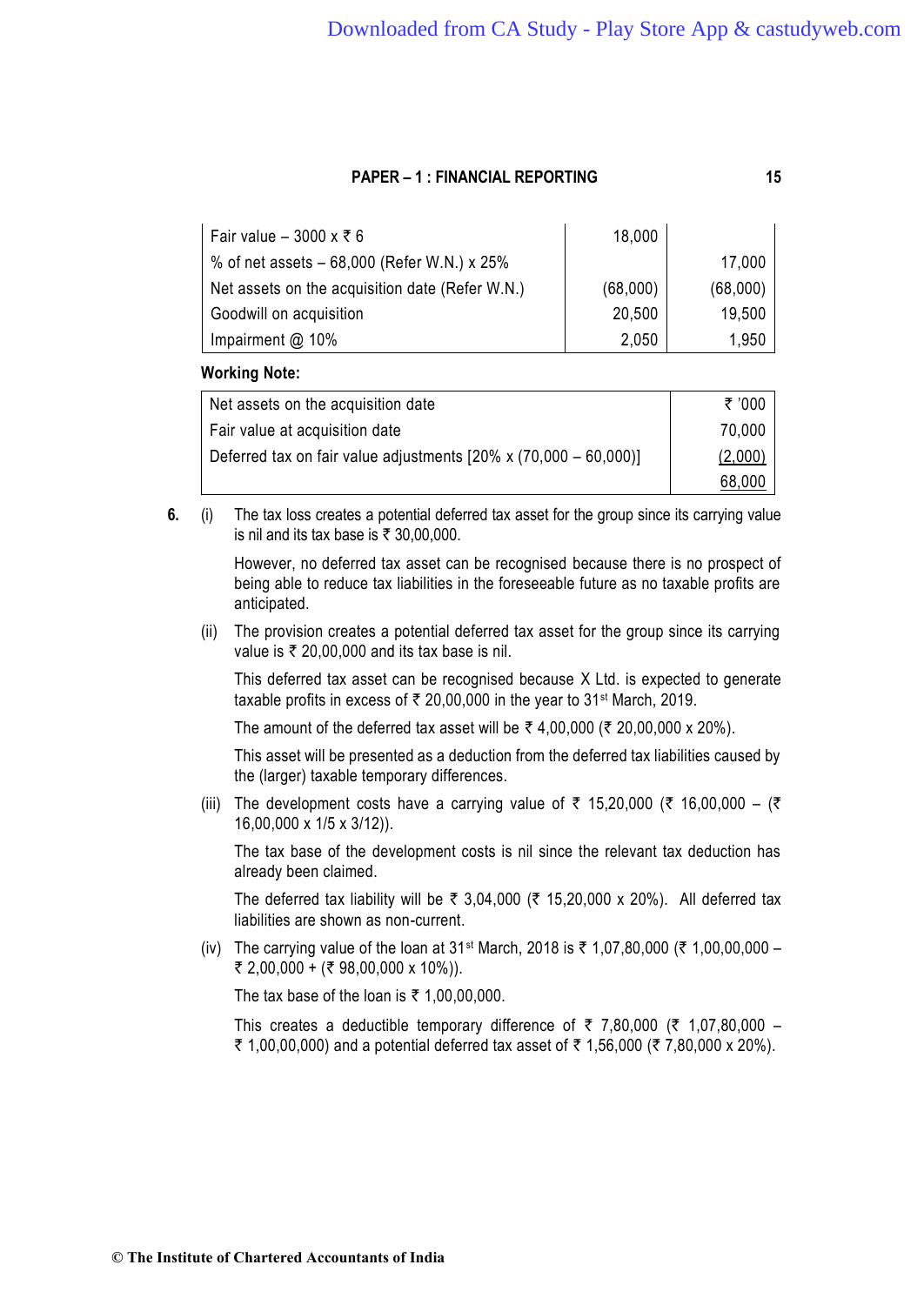Due to the availability of taxable profits next year (see part (ii) above), this asset can be recognised as a deduction from deferred tax liabilities.

**7.** Ind AS 38 specifically prohibits recognising advertising expenditure as an intangible asset. Irrespective of success probability in future, such expenses have to be recognized in profit or loss. Therefore, the treatment given by the accountant is correct since such costs should be recognised as expenses.

However, the costs should be recognised on an accruals basis.

Therefore, of the advertisements paid for before  $31^{st}$  March, 2018,  $\bar{\tau}$  7,00,000 would be recognised as an expense and  $\overline{z}$  1,00,000 as a pre-payment in the year ended 31st March 2018.

₹ 4,00,000 cost of advertisements paid for since 31<sup>st</sup> March, 2018 would be charged as expenses in the year ended 31st March, 2019.

**8.** As per Ind AS 21 'The Effects of Changes in Foreign Exchange Rates' the asset and liability would initially be recognised at the rate of exchange in force at the transaction date ie 1<sup>st</sup> January, 2018. Therefore, the amount initially recognised would be ₹ 1,36,00,000 (\$ 2,00 000 x ₹ 68).

The liability is a monetary item so it is retranslated using the rate of exchange in force at 31<sup>st</sup> March, 2018. This makes the closing liability of  $\bar{\tau}$  1,30,00,000 (\$ 2,00,000 x  $\bar{\tau}$  65).

The loss on re-translation of ₹ 6,00,000 (₹ 1,36,00,000 – ₹ 1,30,00,000) is recognised in the Statement of profit or loss.

The machine is a non-monetary asset carried at historical cost. Therefore, it continues to be translated using the rate of  $\bar{\tau}$  68 to \$ 1.

Depreciation of  $\bar{\tau}$  8,50,000 ( $\bar{\tau}$  1,36,00,000 x ¼ x 3/12) would be charged to profit or loss for the year ended 31st March, 2018.

The closing balance in property, plant and equipment would be  $\bar{\tau}$  1,27,50,000  $(3 \times 1,36,00,000 - 3 \times 1,30,00,000)$ . This would be shown as a non-current asset in the statement of financial position.

**9.** All figures are ₹ in '000.

On 31st March, 2018, A Ltd. will report a net pension liability in the statement of financial position. The amount of the liability will be 12,000 (68,000 – 56,000).

For the year ended 31st March, 2018, A Ltd. will report the current service cost as an operating cost in the statement of profit or loss. The amount reported will be 6,200. The same treatment applies to the past service cost of 1,500.

For the year ended 31st March, 2018, A Ltd. will report a finance cost in profit or loss based on the net pension liability at the start of the year of 8,000 (60,000 – 52,000). The amount of the finance cost will be 400 (8,000 x 5%).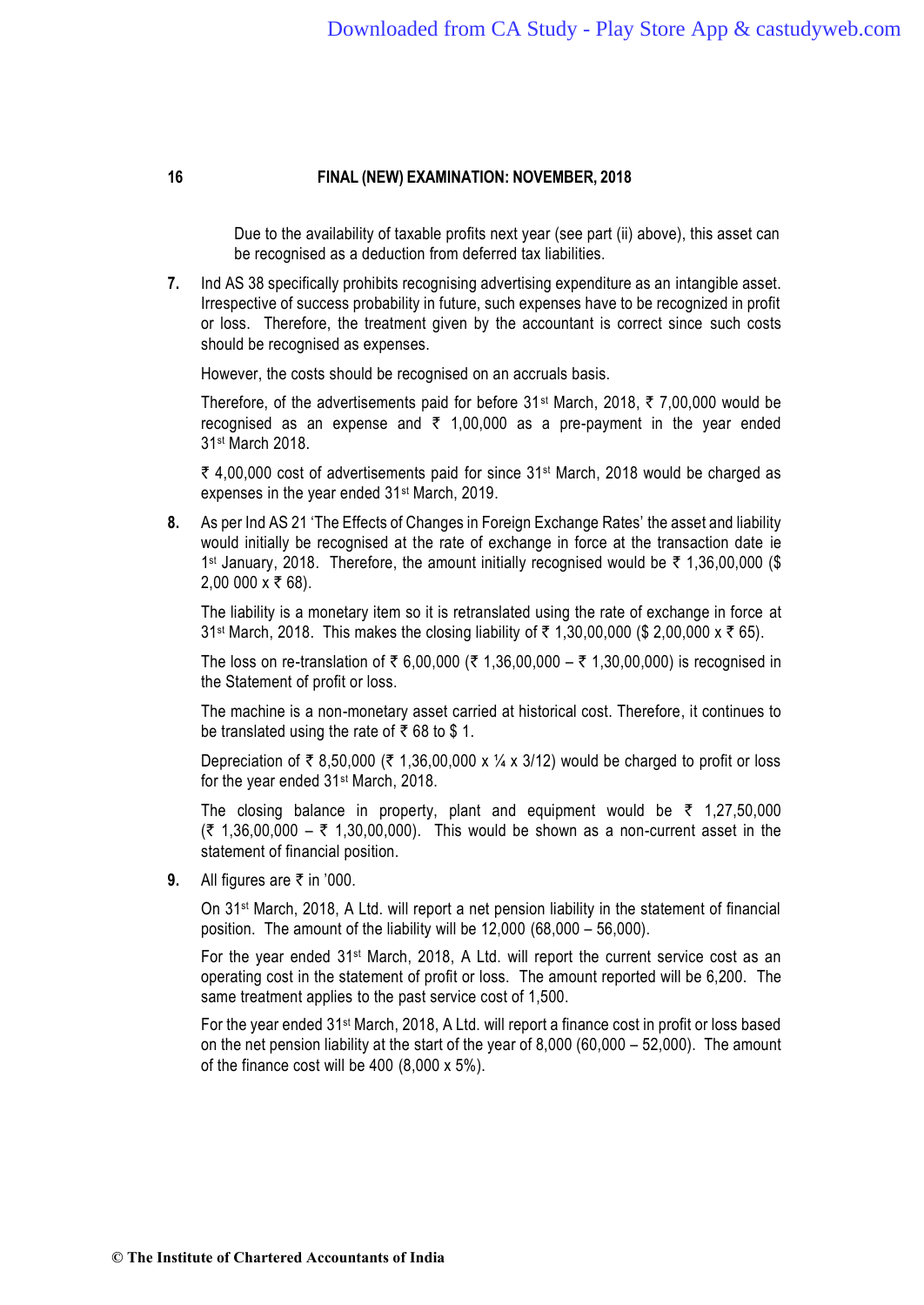The redundancy programme represents the partial settlement of the curtailment of a defined benefit obligation. The gain on settlement of 500 (8,000 – 7,500) will be reported in the statement of profit or loss.

Other movements in the net pension liability will be reported as remeasurement gains or losses in other comprehensive income.

For the year ended 31st March, 2018, the remeasurement loss will be 3,400 (Refer W. N.).

#### **Working Note:**

#### **Remeasurement of gain or loss**

|                                                        | ₹ in '000 |
|--------------------------------------------------------|-----------|
| Liability at the start of the year $(60,000 - 52,000)$ | 8,000     |
| Current service cost                                   | 6,200     |
| Past service cost                                      | 1,500     |
| Net finance cost                                       | 400       |
| Gain on settlement                                     | (500)     |
| Contributions to plan                                  | (7,000)   |
| Remeasurement loss (balancing figure)                  | 3,400     |
| Liability at the end of the year $(68,000 - 56,000)$   | 12,000    |

**10.** All figures are ₹ in '000.

The power generating facility should be depreciated from the date it is ready for use, rather than when it would actually start being used. In this case, then, the facility should be depreciated from 1 st October, 2017.

Although A Ltd. has no legal obligation to restore the piece of land, it does have a constructive obligation, based on its past practice and policies.

The amount of the obligation will be 1,420, being the present value of the anticipated future restoration expenditure (10,000 x 0.142).

This will be recognised as a provision under non-current liabilities in the Balance Sheet of A Ltd. at 31st March, 2018.

As time passes the discounted amount unwinds. The unwinding of the discount for the year ended 31st March, 2018 will be 35.5 (1,420 x 5% x 6/12).

The unwinding of the discount will be shown as a finance cost in the statement of profit or loss and the closing provision will be 1,455.50 (1,420 + 35.5).

The initial amount of the provision is included in the carrying amount of the non -current asset, which becomes 21,420 (20,000 + 1,420).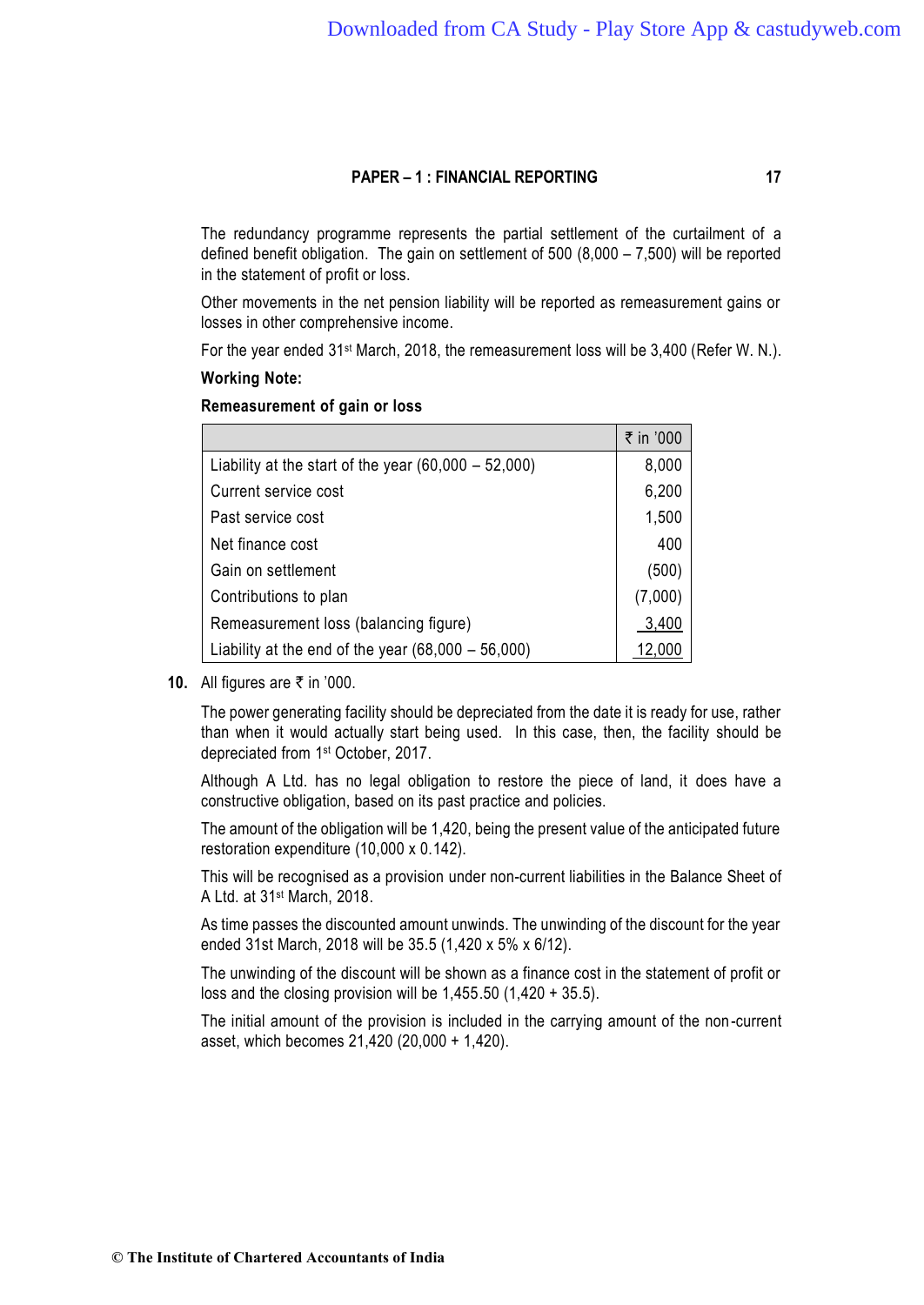The depreciation charge in profit or loss for the year ended 31st March, 2018 is 267.75 (21,420 x 1/40 x 6/12).

The closing balance included in non-current assets will be 21,152.25 (21,420 – 267.75).

**11.** As at 31st March, 2017, the mature plantation would have been valued at 17,100 (171 x 100).

As at 31st March, 2018, the mature plantation would have been valued at 16,500 (165 x 100).

Assuming immaterial cash flow between now and the point of harvest, the fair value (and therefore the amount reported as an asset on the statement of financial position) of the plantation is estimated as follows:

As at 31st March, 2017: 17,100 x 0.312 = 5,335.20.

As at 31st March, 2018: 16,500 x 0.331 = 5,461.50.

# **Gain or loss**

The difference in fair value of the plantation between the two year end dates is 12 6.30 (5,461.50 – 5,335.20), which will be reported as a gain in the statement or profit or loss (regardless of the fact that it has not yet been realised).

#### **12. (i) Calculation of capitalization rate on borrowings other than specific borrowings**

| Amount of loan $(3)$                                                          | <b>Rate of</b><br><i>interest</i> | Amount of<br><i>interest</i><br>(₹) |
|-------------------------------------------------------------------------------|-----------------------------------|-------------------------------------|
| 7,00,000                                                                      | 12%                               | 84,000                              |
| 9,00,000                                                                      | 11%                               | 99,000                              |
| 16,00,000                                                                     |                                   | 1,83,000                            |
| Weighted<br>interest<br>οf<br>rate<br>average<br>$(1,83,000/16,00,000)$ x 100 |                                   | 11.4375%                            |

**(ii) Computation of borrowing cost to be capitalized for specific borrowings and general borrowings based on weighted average accumulated expenses**

| <b>Date</b><br>incurrence<br>οf<br>expenditure | of Amount<br><i>spent</i> | <b>Financed</b><br>through | <b>Calculation</b>                   |        |
|------------------------------------------------|---------------------------|----------------------------|--------------------------------------|--------|
| 1st April, 2017                                | 1,50,000 Specific         | borrowing                  | 1,50,000 x 9% x 10/12                | 11,250 |
| 1 <sup>st</sup> August, 2017   2,00,000        |                           | Specific<br>borrowing      | 50,000 x 9% x 10/12                  | 3,750  |
|                                                |                           | General<br>borrowing       | 1,50,000 x 11.4375% x 6/12 8,578.125 |        |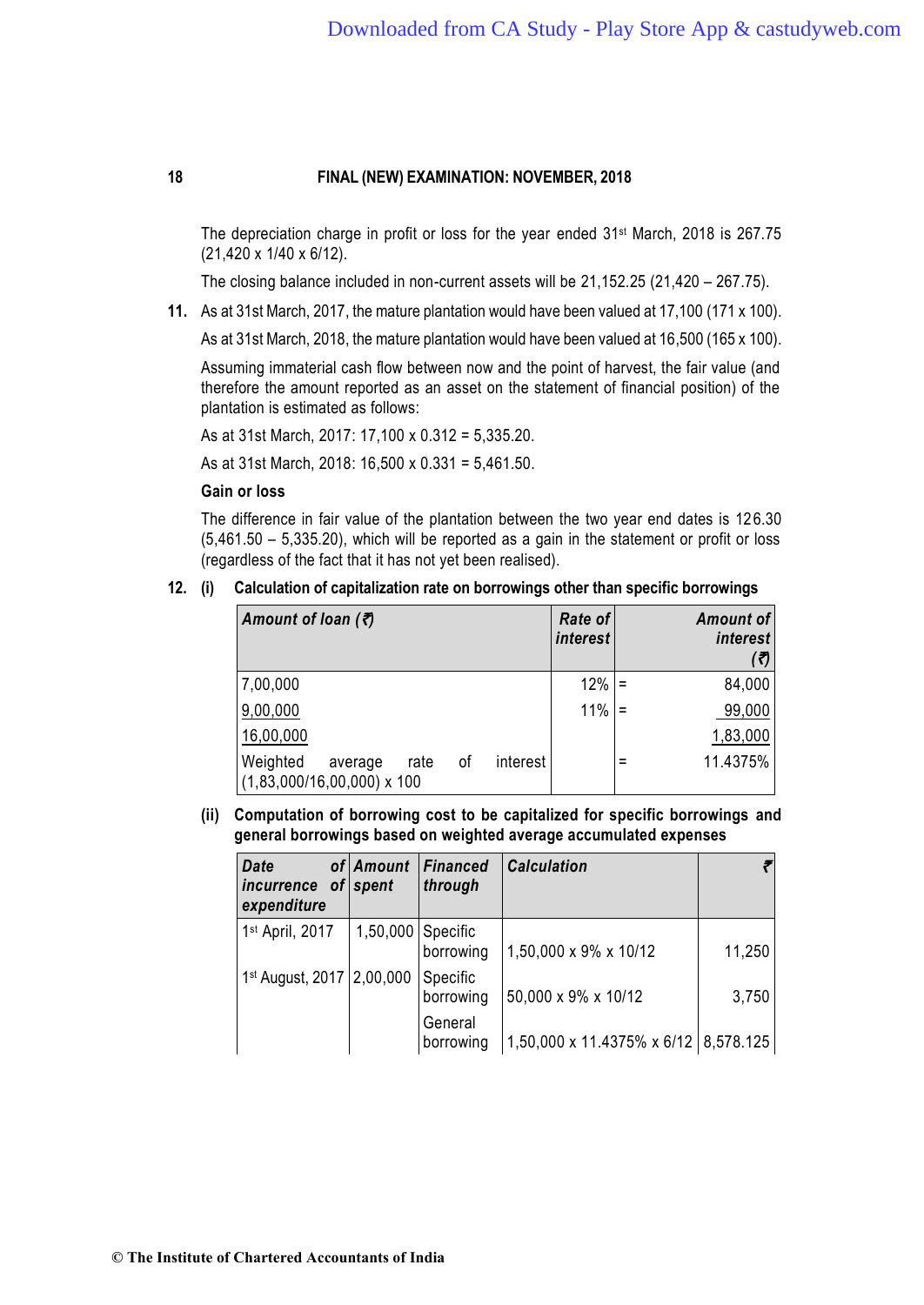| $1st October, 2017   3,50,000   General$ | borrowing | $3,50,000 \times 11.4375\% \times 4/12$ 13,343.75 |         |
|------------------------------------------|-----------|---------------------------------------------------|---------|
| $1st$ January, 2018   1,00,000   General | borrowing | $1,00,000 \times 11.4375\% \times 1/12$           | 953.125 |
|                                          |           |                                                   | 37.875  |

**Note:** Since construction of building started on 1st April, 2017, it is presumed that all the later expenditures on construction of building had been incurred at the beginning of the respective month.

#### **(iii) Total expenses to be capitalized for building**

| $\vert$ Cost of building ₹ (1,50,000 + 2,00,000 + 3,50,000 + 1,00,000) | 8,00,000 |
|------------------------------------------------------------------------|----------|
| Add: Amount of interest to be capitalized                              | 37,875   |
|                                                                        | 8,37,875 |

# **(iv) Journal Entry**

| <b>Date</b> | <b>Particulars</b>                                                                                    |              |           |
|-------------|-------------------------------------------------------------------------------------------------------|--------------|-----------|
|             | 31.1.2018 Building account                                                                            | Dr. 8,37,875 |           |
|             | To Bank account                                                                                       |              | 8,00,0000 |
|             | To Interest payable (borrowing cost)                                                                  |              | 37,875    |
|             | (Being expenditure incurred on construction<br>of building and borrowing cost thereon<br>capitalized) |              |           |

**Note:** In the above journal entry, it is assumed that interest amount will be paid at the year end. Hence, entry for interest payable has been passed on 31.1.2018.

**Alternatively, following journal entry may be passed if interest is paid on the date of capitalization:**

| <b>Date</b> | <b>Particulars</b>                                                                                          |     |          |          |
|-------------|-------------------------------------------------------------------------------------------------------------|-----|----------|----------|
|             | 31.1.2018 Building account                                                                                  | Dr. | 8,37,875 |          |
|             | To Bank account                                                                                             |     |          | 8,37,875 |
|             | expenditure incurred<br>(Being<br>on<br>construction of building and borrowing<br>cost thereon capitalized) |     |          |          |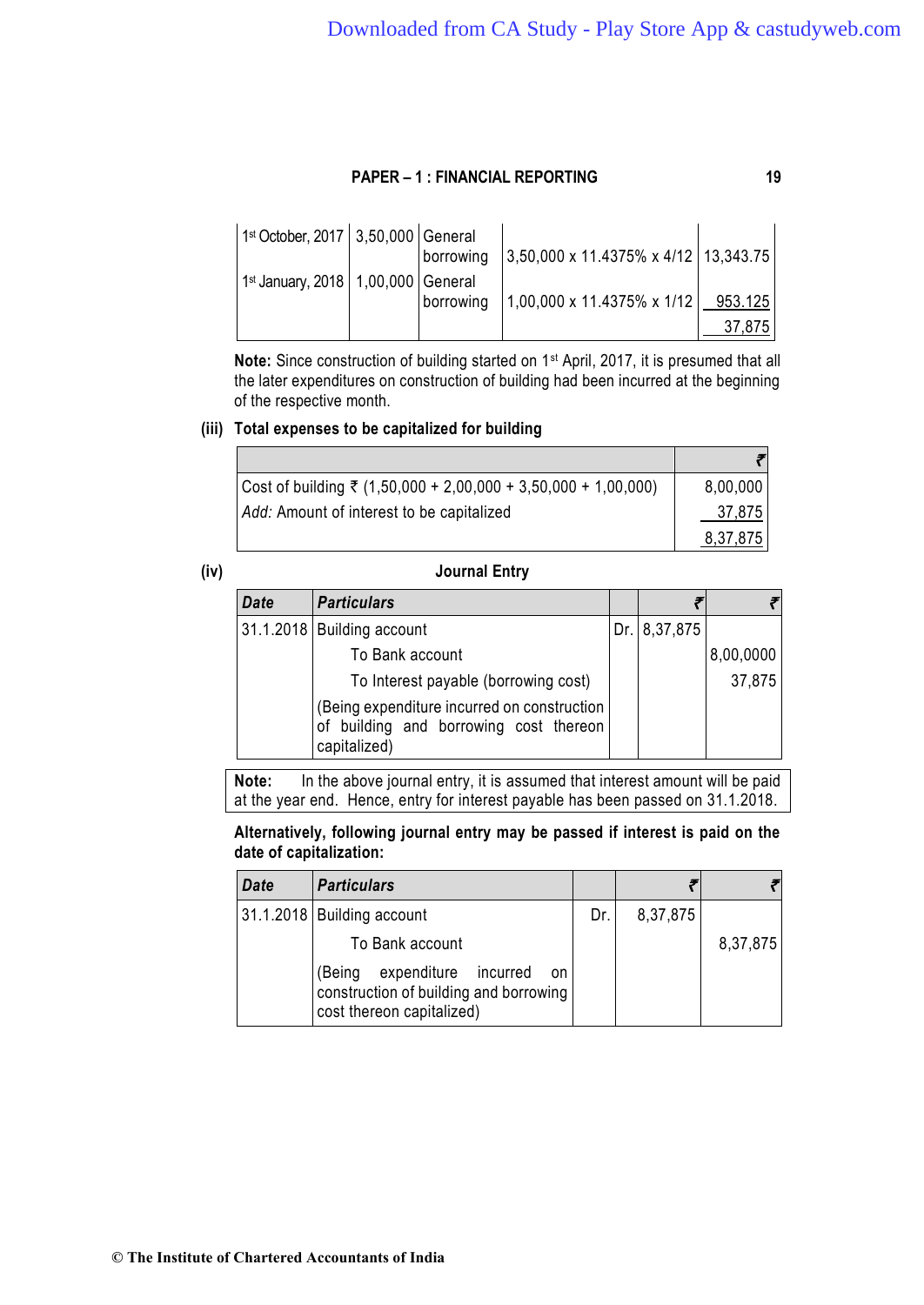- **13.** Paragraph 7 of Ind AS 16 states that the cost of an item of property, plant and equipment shall be recognised as an asset if, and only if:
	- (a) it is probable that future economic benefits associated with the item will flow to the entity; and
	- (b) the cost of the item can be measured reliably.

Further, paragraph 9 provides that the standard does not prescribe the unit of measure for recognition, i.e., what constitutes an item of property, plant and equipment. Thus, judgement is required in applying the recognition criteria to an entity's specific circumstances.

Paragraph 16, inter alia, states that the cost of an item of property, plant and equipment comprise any costs directly attributable to bringing the asset to the location and condition necessary for it to be capable of operating in the manner intended by management.

In the given case, railway siding, road and bridge are required to facilitate the construction of the refinery and for its operations. Expenditure on these items is required to be incurred in order to get future economic benefits from the project as a whole which can be considered as the unit of measure for the purpose of capitalisation of the said expenditure even though the company cannot restrict the access of others for using the assets individually. It is apparent that the aforesaid expenditure is directly attributable to bringing the asset to the location and condition necessary for it to be capable of operating in the manner intended by management.

In view of this, even though ABC Ltd. may not be able to recognize expenditure incurred on these assets as an individual item of property, plant and equipment in many cases (where it cannot restrict others from using the asset), expenditure incurred may be capitalised as a part of overall cost of the project. From this, it can be concluded that, in the extant case the expenditure incurred on these assets, i.e., railway siding, road and bridge, should be considered as the cost of constructing the refinery and accordingly, expenditure incurred on these items should be allocated and capitalised as part of the items of property, plant and equipment of the refinery.

#### **Depreciation**

As per paragraph 43 and 47 of Ind AS 16, if these assets have a useful life which is different from the useful life of the item of property, plant and equipment to which they relate, it should be depreciated separately. However, if these assets have a useful life and the depreciation method that are the same as the useful life and the depreciation method of the item of property, plant and equipment to which they relate, these assets may be grouped in determining the depreciation charge. Nevertheless, if it has been included in the cost of property, plant and equipment as a directly attributable cost, it will be depreciated over the useful lives of the said property, plant and equipment.

The useful lives of these assets should not exceed that of the asset to which it relates.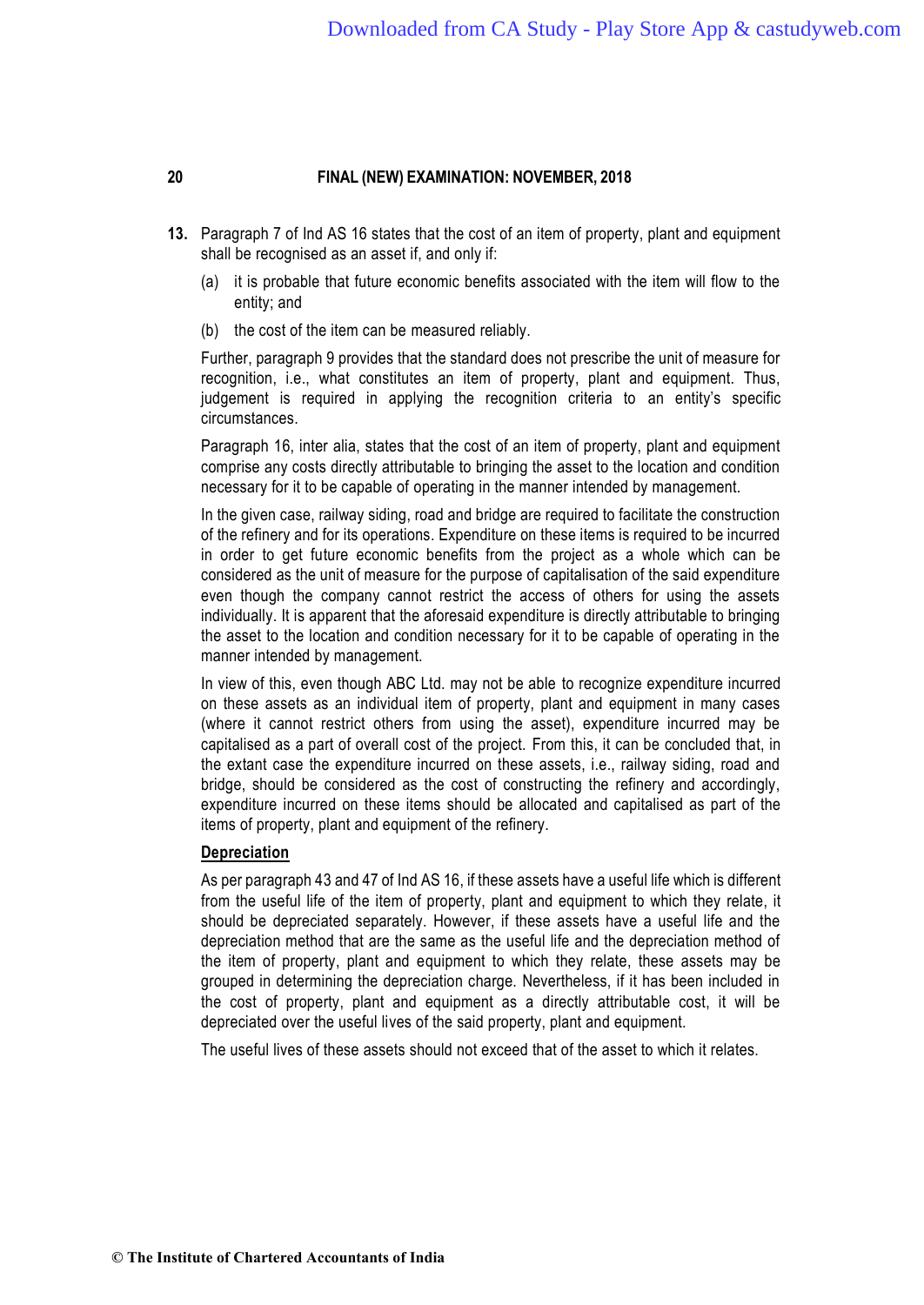### **Presentation**

These assets should be presented within the class of asset to which they relate.

**14.** Before the merger, Cloudustries and MicroFly are the subsidiary of Smart Technologies Inc. As the control is not transitory, the proposed merger will fall under the category of Business combination of entities under common control, it will be accounted as per Appendix C of Ind AS 103 "Business Combination" and Pooling of Interest Method would be applied.

Statement showing the calculation of assets/liabilities taken over and treatment of difference between consideration and assets/liabilities taken over:

**(a) Net asset taken over: (**` **in crore)**

|  | (₹ in crore) |  |
|--|--------------|--|
|  |              |  |

| Assets taken over:            |       |
|-------------------------------|-------|
| Property, Plant and Equipment | 15.00 |
| Cash and cash equivalents     | 10.00 |
| Other current assets          | 8.00  |
| <b>Trade Receivables</b>      | 10.00 |
| Total - A                     | 43.00 |
| Less: Liabilities taken over: |       |
| <b>Borrowings</b>             | 2.80  |
| <b>Current Liabilities</b>    | 20.00 |
| Total - B                     | 22.80 |
| Net Asset taken over (A-B)    | 20.20 |

# **(b) Treatment of difference between consideration and assets/liabilities taken over:** (₹ in crore)

| Net Asset taken over - A         | 20.20        |
|----------------------------------|--------------|
| Less: Purchase Consideration - B | <u>18.00</u> |
| Difference $(A - B)$             | <u>1.80</u>  |

The difference between consideration and assets/liabilities taken over of  $\bar{\tau}$  1.80 crore shall be transferred to capital reserve.

# **15. 1. Identification of Corporate Assets of M Ltd.**

Here, the corporate assets are the headquarter building and the research centre.

### **For corporate building**

Since, the carrying amount of the headquarter building can be allocated on a reasonable and consistent basis to the cash-generating units under review. Therefore, only a 'bottom-up' test is necessary.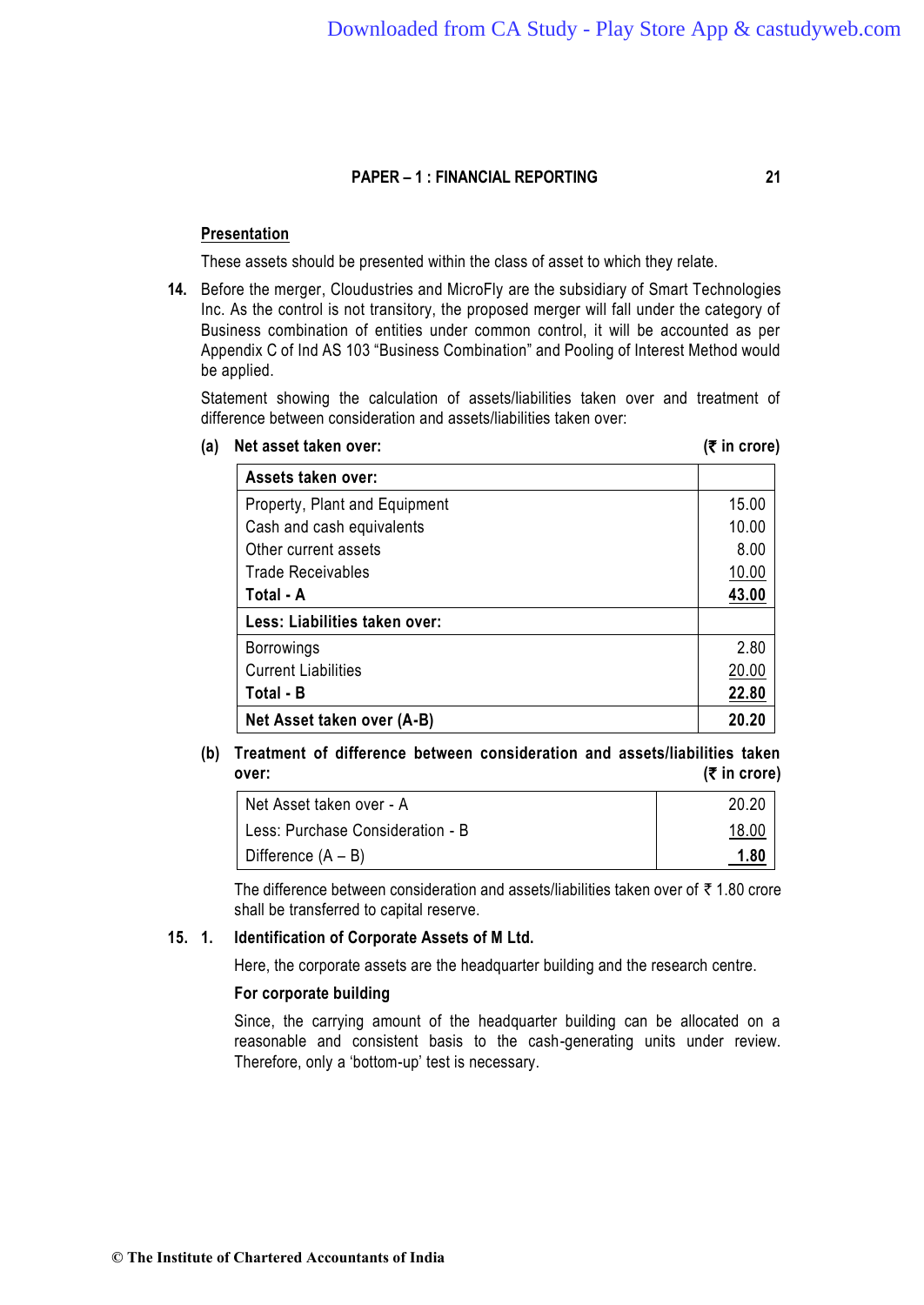#### **For research centre**

Since the carrying amount of the research centre cannot be allocated on a reasonable and consistent basis to the individual CGU under review. Therefore, a 'top-down' test will be applied **in addition to** the 'bottom-up' test.

#### **2. Allocation of Corporate Assets**

Since the estimated remaining useful life of A's CGU is 10 years, whereas the estimated remaining useful lives of B and C's CGU are 20 years, the carrying amount of the headquarter building is allocated to the carrying amount of each individual cash-generating unit on weight basis.

# **3. Calculation of a weighted allocation of the carrying amount of the headquarter building (Amount in ₹ lakhs)**

| On 31 <sup>st</sup> March, 2018                                                          | A         | B         | C         | <b>Total</b> |
|------------------------------------------------------------------------------------------|-----------|-----------|-----------|--------------|
| (A)<br>Carrying amount                                                                   | 100       | 150       | 200       | 450          |
| Useful life                                                                              | 10 years  | 20 years  | 20 years  |              |
| Weighting based on useful life                                                           |           | 2         | 2         |              |
| Carrying amount after weighting                                                          | 100       | 300       | 400       | 800          |
| Pro-rata allocation of the building                                                      | 12.5%     | 37.5%     | 50%       | 100%         |
|                                                                                          | (100/800) | (300/800) | (400/800) |              |
| Allocation of the carrying amount<br>of the building (based on pro-rata<br>above)<br>(B) | 18.75     | 56.25     | 75        | 150          |
| Carrying amount (after allocation<br>of the building)                                    | 118.75    | 206.25    | 275       | 600          |

#### **4. Calculation of Impairment Losses**

#### **(i)** Application of 'bottom-up' test  $(Amount in ₹ lakhs)$

| 31 <sup>st</sup> March, 2018                                                         | A   | B      |     |
|--------------------------------------------------------------------------------------|-----|--------|-----|
| Carrying amount (after allocation of the   118.75<br>building) (Refer Point 3 above) |     | 206.25 | 275 |
| Recoverable amount (given in the question)                                           | 199 | 164    | 271 |
| Impairment loss                                                                      |     | (42    |     |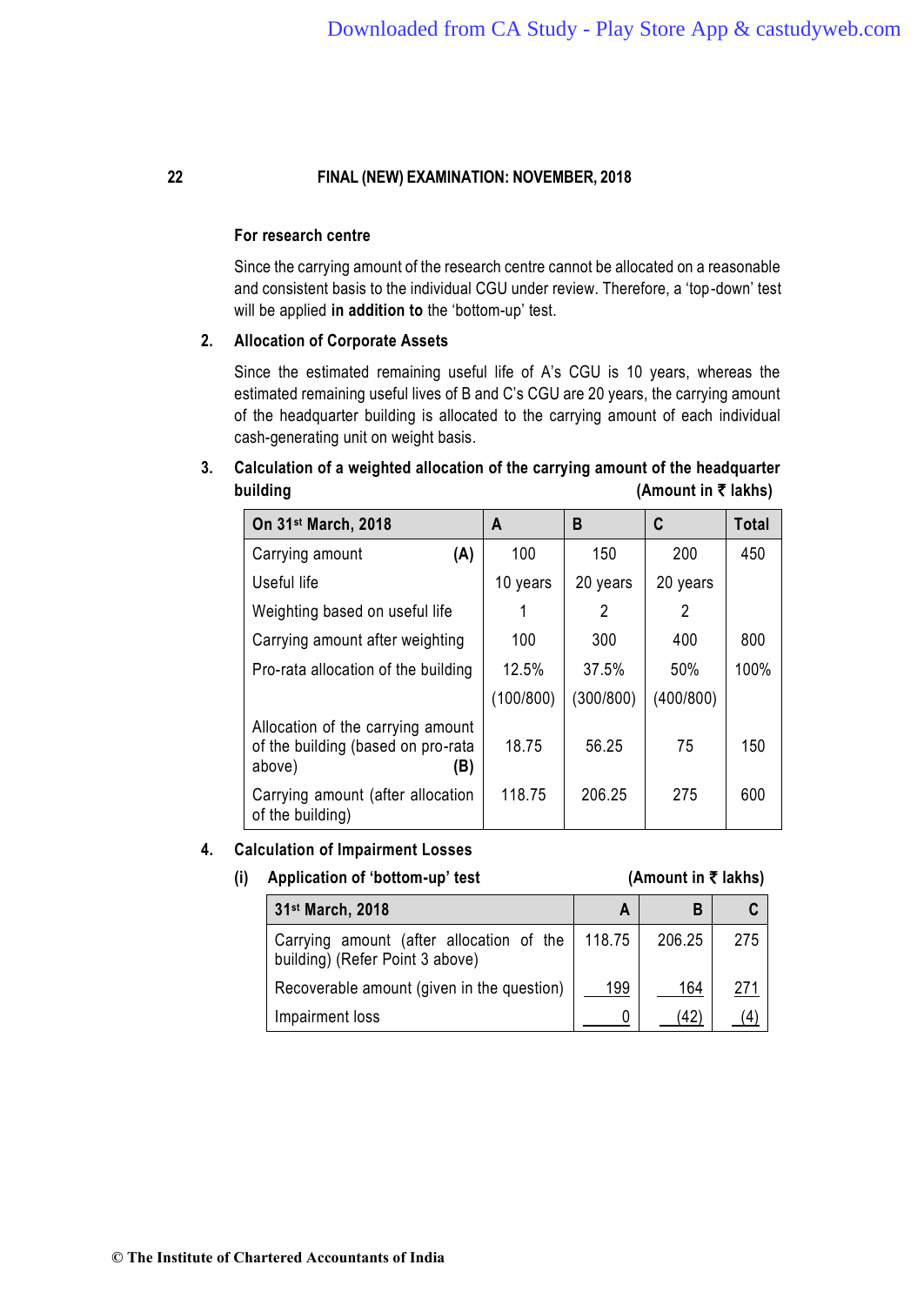# **(ii) Allocation of the impairment losses for cash-generating units B and C (Amount in** ` **lakhs)**

| <b>Cash-generating unit</b>  | B                     |                   |
|------------------------------|-----------------------|-------------------|
| To headquarter building      | $(12)$ $(42*56/206)$  | $(1)$ (4*75/275)  |
| To assets in cash-generating | $(30)$ $(42*150/206)$ | $(3)$ (4*200/275) |
| unit                         |                       | $\left( 4\right)$ |

Since the research centre could not be allocated on a reasonable and consistent basis to A, B and C's CGU, M Ltd. compares the carrying amount of the smallest CGU to which the carrying amount of the research centre can be allocated (i.e., M as a whole) to its recoverable amount, in accordance with the 'top-down' test.

# **(iii) Application of the 'top-down' test (Amount in** ` **lakhs)**

| 31 <sup>st</sup> March, 2018                            | A   | B    | C   | <b>Building</b> | <b>Research</b><br>centre | M Ltd. |
|---------------------------------------------------------|-----|------|-----|-----------------|---------------------------|--------|
| Carrying amount                                         | 100 | 150  | 200 | 150             | 50                        | 650    |
| Impairment loss<br>arising from the<br>'bottom-up' test |     | (30) | (3) | (13)            |                           | (46)   |
| Carrying amount<br>after the 'bottom-<br>up' test       | 100 | 120  | 197 | 137             | 50                        | 604    |
| Recoverable<br>amount                                   |     |      |     |                 |                           | 720    |

Since recoverable amount is more than the carrying amount of M Ltd., no additional impairment loss has been resulted from the application of the 'topdown' test. Only an impairment loss of ` 46 lakhs will be recognized as a result of the application of the 'bottom-up' test.

| ۰. | I             |
|----|---------------|
|    | ۰,<br>×<br>۰. |

# **16. Consolidated Balance Sheet as on 31.3.2018**

| <b>Particulars</b>                 |       | Note No. | $($ ₹in lakh) |
|------------------------------------|-------|----------|---------------|
| <b>Equity and Liabilities</b>      |       |          |               |
| Shareholder's Funds<br>(1)         |       |          |               |
| <b>Share Capital</b><br>a)         |       | 1        | 1,000         |
| <b>Reserves and Surplus</b><br>(b) |       | 2        | 2,206         |
| <b>Current Liabilities</b>         |       | 3        | 950           |
|                                    | Total |          | 4,156         |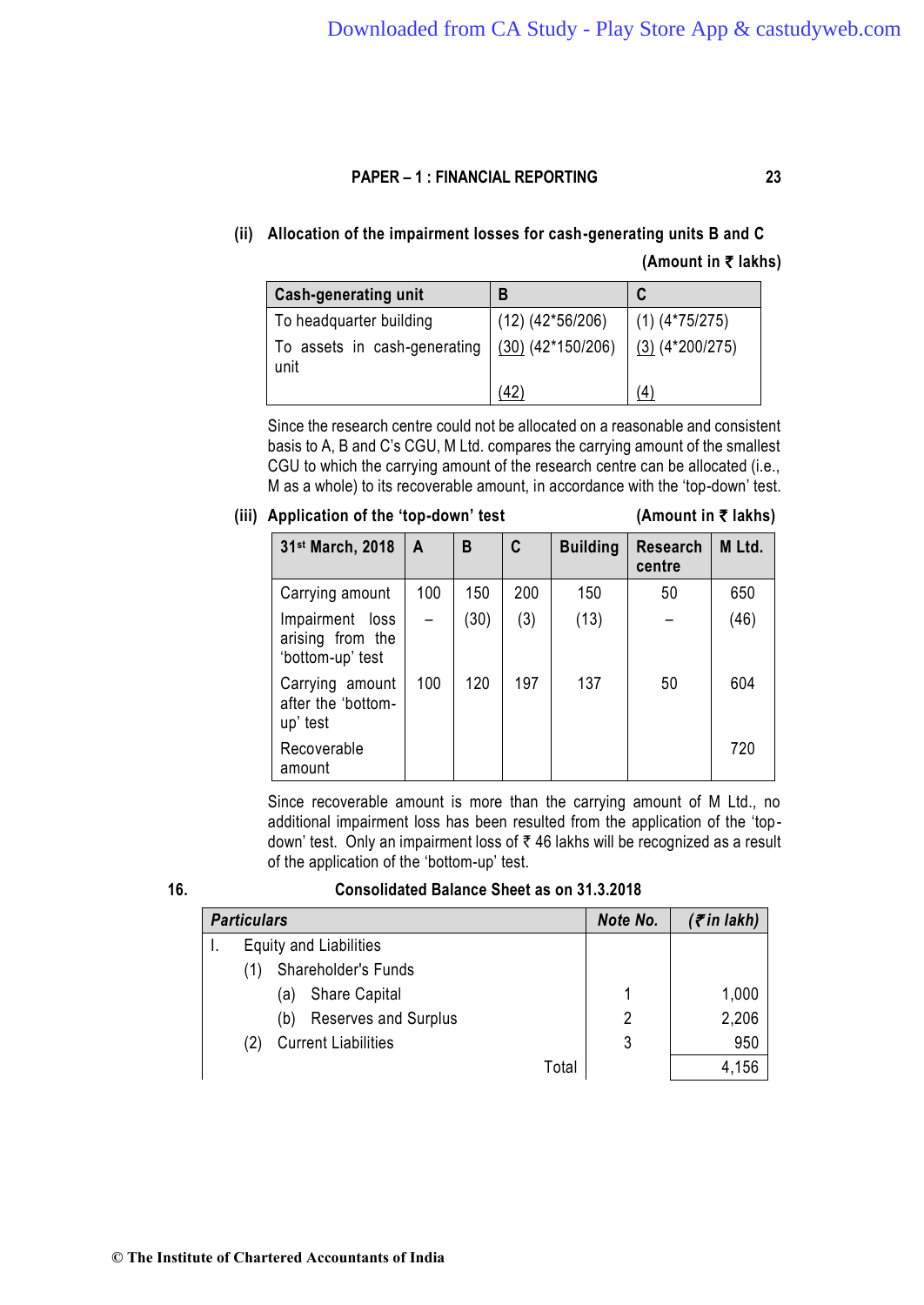| Ш. | Assets |                                                                 |   |       |
|----|--------|-----------------------------------------------------------------|---|-------|
|    |        | Non-current assets                                              |   |       |
|    |        | <b>Fixed Assets</b>                                             | 4 | 1,060 |
|    |        | Non-current investment (Investment in<br>Associate Dharam Ltd.) | 5 | 356   |
|    |        | <b>Current assets</b>                                           | 6 | 2,740 |
|    |        | Total                                                           |   | 156   |

# **Notes to Accounts**

|    |                                                                             |       | $\bar{\tau}$ in lakh |
|----|-----------------------------------------------------------------------------|-------|----------------------|
| 1. | <b>Share Capital</b>                                                        |       |                      |
|    | 100 lakh Equity shares of ₹ 10 each fully paid up                           |       | 1,000                |
| 2. | Consolidated Reserves and Surplus as on 31.3.2018                           |       |                      |
|    | Balance of Reserves and surplus of Sumati Ltd. as on<br>31.3.2018           | 1,240 |                      |
|    | Add: Post-acquisition reserves and surplus of Sheetal Ltd.<br>(subsidiary)  | 910   |                      |
|    | Profit accumulated over the years on investment of<br>Sumati Ltd. (304-300) | 4     |                      |
|    | Post-acquisition reserves and surplus of Dharam Ltd. (640-<br>480) x 40%    | 64    |                      |
|    | Less: Goodwill amortised for the period (24/2)                              | (12)  | 2,206                |
| 3. | <b>Current Liabilities</b>                                                  |       |                      |
|    | Sumati Ltd.                                                                 | 460   |                      |
|    | Sheetal Ltd.                                                                | 490   | 950                  |
| 4. | <b>Fixed Assets</b>                                                         |       |                      |
|    | Sumati Ltd.                                                                 | 640   |                      |
|    | Sheetal Ltd.                                                                | 420   | 1,060                |
| 5. | Non-current investment (Investment in Associate Dharam<br>Ltd.              |       |                      |
|    | Carrying amount of Investment in Associate. [W.N.2]                         | 304   |                      |
|    | (Identified goodwill included in the above ₹ 24 lakh)<br>[W.N.3]            |       |                      |
|    | Add: Increase in reserves and surplus during the year<br>(640-480) x 40%    | 64    |                      |
|    | Less: Goodwill written off in the fourth year (₹ 24 lakh x $\frac{1}{2}$ )  | (12)  | 356                  |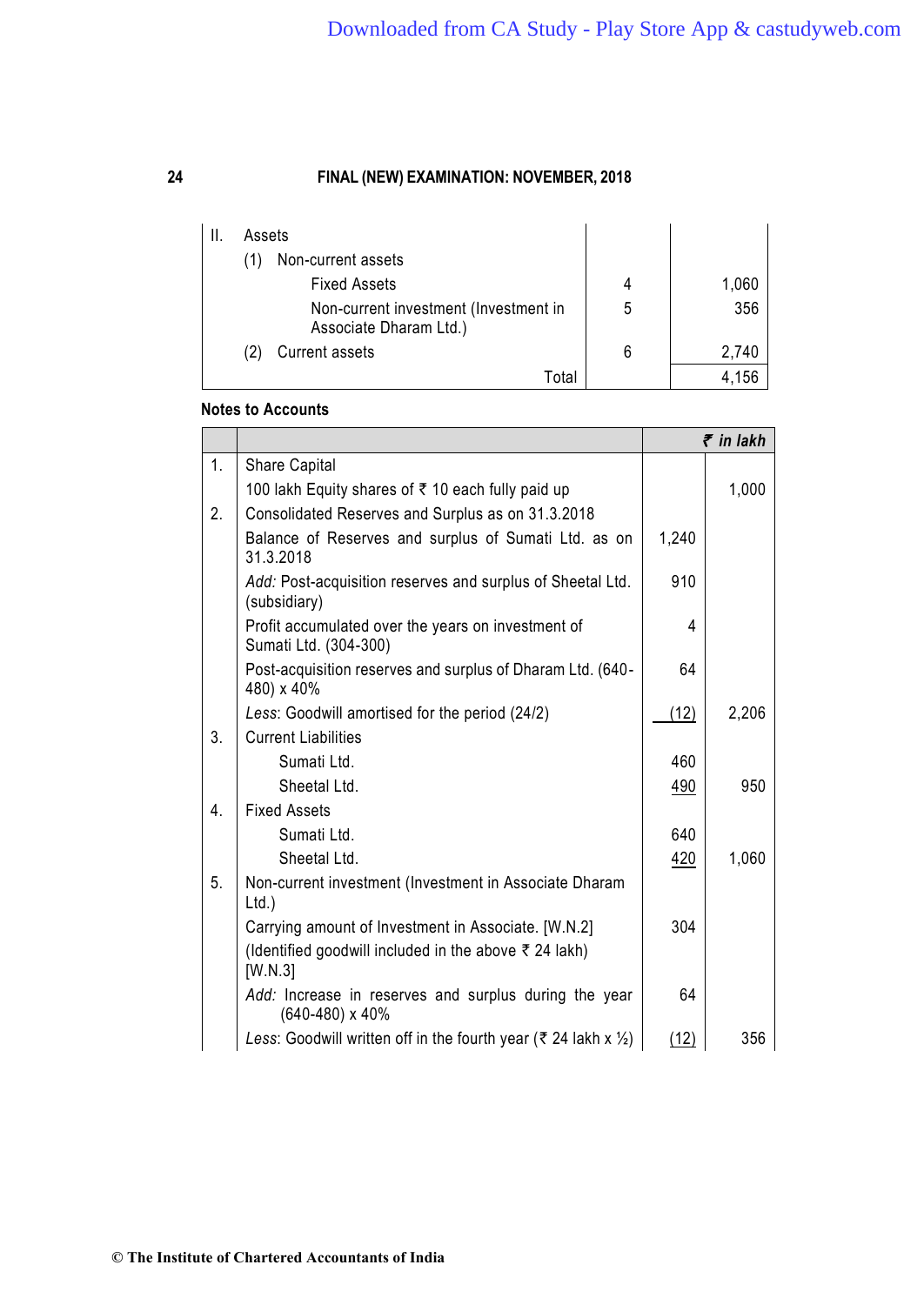| 6. | Current assets |      |       |
|----|----------------|------|-------|
|    | Sumati Ltd.    | ,260 |       |
|    | Sheetal Ltd.   | .480 | 2,740 |

# **Working Notes:**

**1. Cost of Control on acquisition of shares in Dharam Ltd. and amortization of goodwill**

|                                              | $\bar{\tau}$ in lakh |
|----------------------------------------------|----------------------|
| Investment by Sumati Ltd.                    | 600                  |
| Less: Share capital (300 x 80%)              | (240)                |
| Capital profit (pre-acquisition) (300 x 80%) | (240)                |
| Goodwill                                     | 120                  |
| Less: Amortization for 3 years [(120/5) x3]  | 72)                  |
| Carrying value of goodwill after 3 years     |                      |

# **2. Ascertainment of carrying value of investment in Dharam Ltd. disposed off and retained**

|                                                                  | $\bar{\tau}$ in lakh |
|------------------------------------------------------------------|----------------------|
| Net Assets of Dharam Ltd. on the date of disposal                | 700                  |
| Less: Minority's interest in Dharam Ltd. on the date of disposal |                      |
| $(700 \times 20\%)$                                              | <u>(140)</u>         |
| Share of Sumati Ltd. in Net Assets                               | 560                  |
| Add: Carrying value of Goodwill (Refer W.N.1)                    | 48                   |
| Total value of investment in Dharam Ltd. as on 1.4.2017          | 608                  |
| Less: Carrying Value of investment disposed off                  |                      |
| [₹ 608 lakh x (12 lakh /24 lakh)]                                | 304)                 |
| Carrying Value of investment retained by Sumati Ltd.             |                      |

# **3. Goodwill arising on the Carrying Value of Unsold Portion of the Investment**

|                                                                                                                                                                   | ₹in lakh |
|-------------------------------------------------------------------------------------------------------------------------------------------------------------------|----------|
| Carrying value of retained 40% holdings in Dharam Ltd. as on<br>1st April, 2017                                                                                   | 304      |
| Less: Share in value of equity of Dharam Ltd., as at date of<br>investment when its subsidiary relationship is transformed<br>to an associate $(700 \times 40\%)$ | /280     |
| Goodwill arising on such investment under Equity method as per<br>AS 23                                                                                           |          |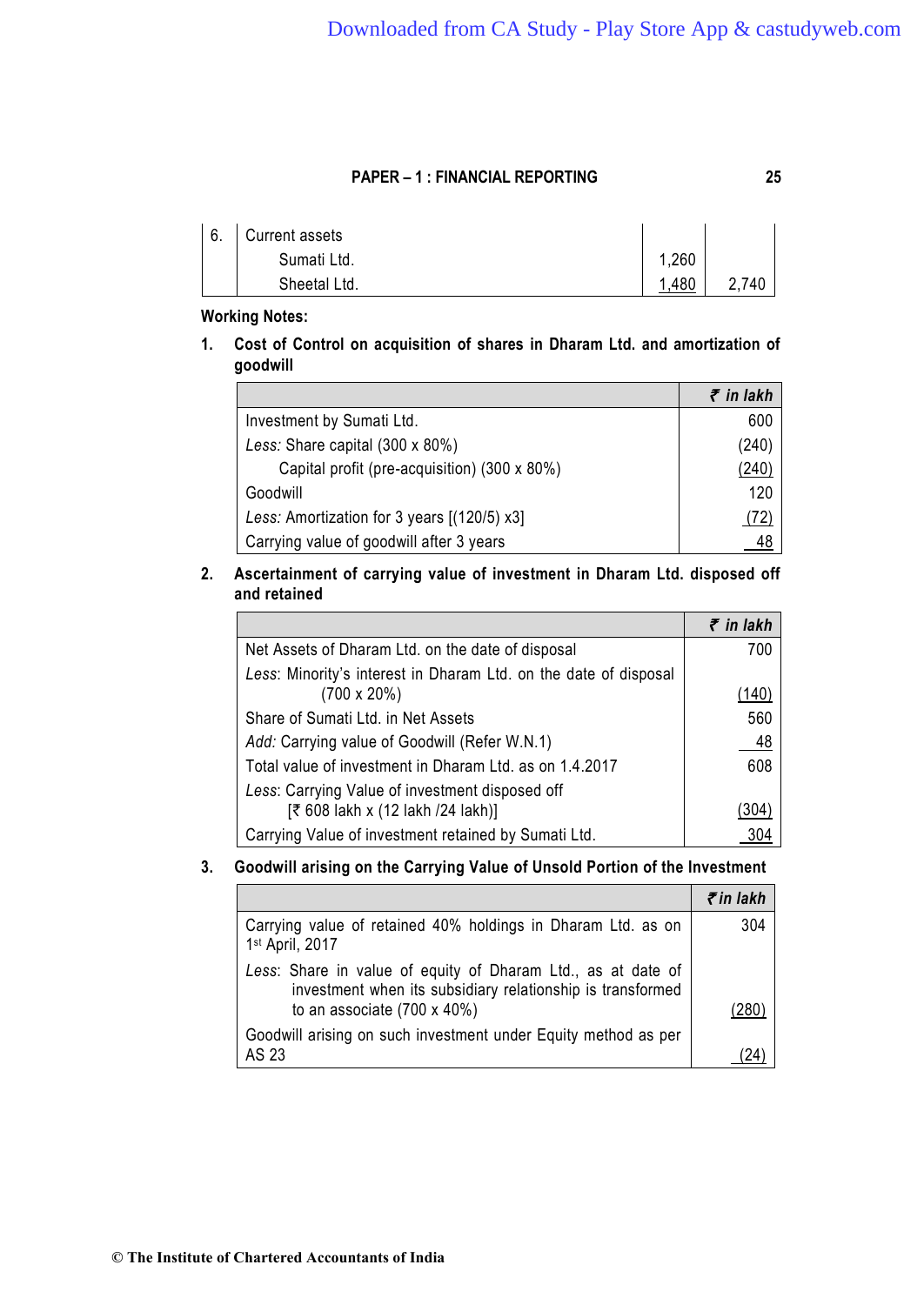**17.** As provided in Ind- AS 111 - Joint Arrangements - this is a joint arrangement because two or more parties have joint control of the property under a contractual arrangement. The arrangement will be regarded as a joint operation because Alpha Ltd. and Gama Ltd. have rights to the assets and obligations for the liabilities of this joint arrangement. This means that the company and the other investor will each recognise 50% of the cost of constructing the asset in property, plant and equipment.

The borrowing cost incurred on constructing the property should under the principles of Ind AS 23 'Borrowing Costs', be included as part of the cost of the asset for the period of construction.

In this case, the relevant borrowing cost to be included is  $\bar{\tau}$  50,00,000 ( $\bar{\tau}$  10,00,00,000 x 10% x 6/12).

The total cost of the asset is  $\overline{\zeta}$  40,50,00,000 ( $\overline{\zeta}$  40,00,00,000 +  $\overline{\zeta}$  50,00,000) ` 20,25,00,000 crores is included in the property, plant and equipment of Alpha Ltd. and the same amount in the property, plant and equipment of Gama Ltd.

The depreciation charge for the year ended 31 March 2018 will therefore be  $\bar{\tau}$  1,01,25,000  $($ ₹ 40,50,00,000 x 1/20 x 6/12) ₹ 50,62,500 will be charged in the statement of profit or loss of the company and the same amount in the statement of profit or loss of Gama Ltd.

The other costs relating to the arrangement in the current year totalling  $\bar{\tau}$  54,00,000 (finance cost for the second half year of  $\bar{\tau}$  50,00,000 plus maintenance costs of  $\bar{\tau}$  4,00,000) will be charged to the statement of profit or loss of Alpha Ltd. and Gama Ltd. in equal proportions-  $\overline{\xi}$  27,00,000 each.

**18.** The loan to the supplier would be regarded as a financial asset. The relevant accounting standard Ind AS 109 provides that financial assets are normally measured at fair value.

If the financial asset in which the only expected future cash inflows are the receipts of principal and interest and the investor intends to collect these inflows rather than dispose of the asset to a third party, then Ind AS 109 allows the asset to be measured at amortised cost using the effective interest method.

If this method is adopted, the costs of issuing the loan are included in its initial carrying value rather than being taken to profit or loss as an immediate expense. This makes the initial carrying value  $\bar{\tau}$  2,10,00,000.

Under the effective interest method, part of the finance income is recognised in the current period rather than all in the following period when repayment is due. The income recognised in the current period is ₹ 14,49,000 (₹ 2,10,00,000 x 6.9%)

In the absence of information regarding the financial difficulties of the supplier the financial asset at 31<sup>st</sup> March, 2018 would have been measured at ₹ 2,24,49,000 (₹ 2,10,00,000 + 14,49,000). The information regarding financial difficulty of the supplier is objective evidence that the financial asset suffered impairment at 31st March 2018.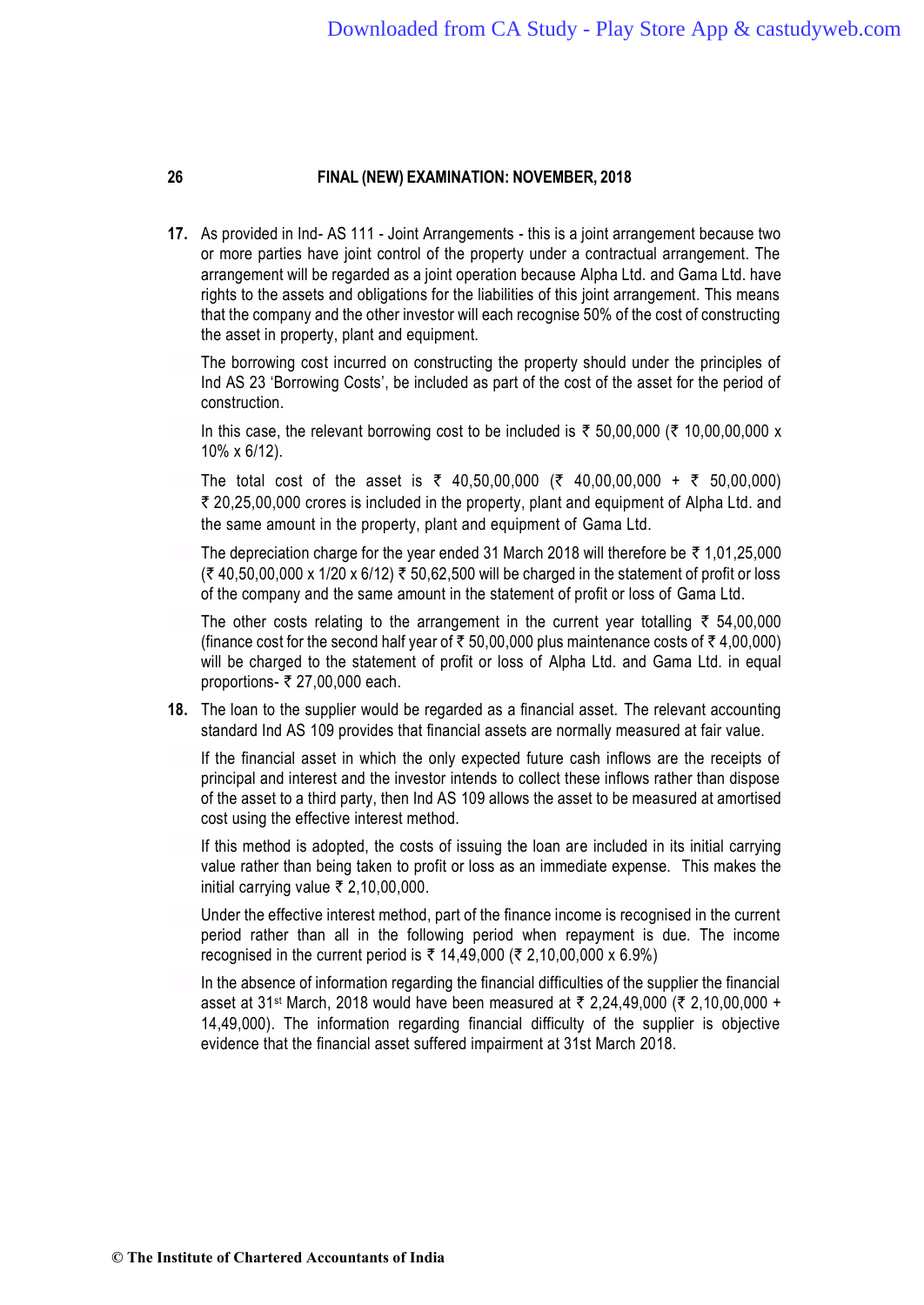The asset is re-measured at the present value of the revised estimated future cash inflows, using the original effective interest rate. Under the revised estimates the closing carrying amount of the asset would be ₹ 2,05,79,981 (₹ 2,20,00,000 / 1.069). The reduction in carrying value of ₹ 18,69,019 (₹ 2,24,49,000 – 2,05,79,981) would be charged to profit or loss in the current period as an impairment of a financial asset.

Therefore, the net charge to profit or loss in respect of the current period would be ₹ 4,20,019 (18,69,019 – 14,49,000).

**19. Journal entries in the books of P Ltd (without modification of service period of stock appreciation rights) (**` **in lakhs)** 

| Date       | <b>Particulars</b>                                                           | Debit | <b>Credit</b> |
|------------|------------------------------------------------------------------------------|-------|---------------|
| 31.03.2018 | Profit and Loss account<br>Dr.                                               | 15.75 |               |
|            | To Liability against SARs                                                    |       | 15.75         |
|            | (Being expenses liability for stock<br>appreciation rights recognised)       |       |               |
| 31.03.2019 | Profit and Loss account<br>Dr.                                               | 17.25 |               |
|            | To Liability for SARs                                                        |       | 17.25         |
|            | (Being expenses liability<br>stock<br>for<br>appreciation rights recognised) |       |               |
| 31.03.2020 | Profit and Loss account<br>Dr.                                               | 15.38 |               |
|            | To Liability for SARs                                                        |       | 15.38         |
|            | (Being expenses liability<br>for<br>stock<br>appreciation rights recognised) |       |               |
| 31.03.2021 | Profit and Loss account<br>Dr.                                               | 17.02 |               |
|            | To Liability for SARs                                                        |       | 17.02         |
|            | (Being expenses liability<br>stock<br>for<br>appreciation rights recognised) |       |               |

**Journal entries in the books of P Ltd (with modification of service period of stock appreciation rights) (**` **in lakhs)**

| <b>Date</b> | <b>Particulars</b>                                                     |       | <b>Debit</b> | <b>Credit</b> |
|-------------|------------------------------------------------------------------------|-------|--------------|---------------|
| 31.03.2018  | Profit and Loss account                                                | Dr.   | 15.75        |               |
|             | To Liability for SARs                                                  |       |              | 15.75         |
|             | expenses liability<br>for<br>(Being<br>appreciation rights recognised) | stock |              |               |
| 31.03.2019  | Profit and Loss account                                                | Dr.   | 28.25        |               |
|             | To Liability for SARs                                                  |       |              | 28.25         |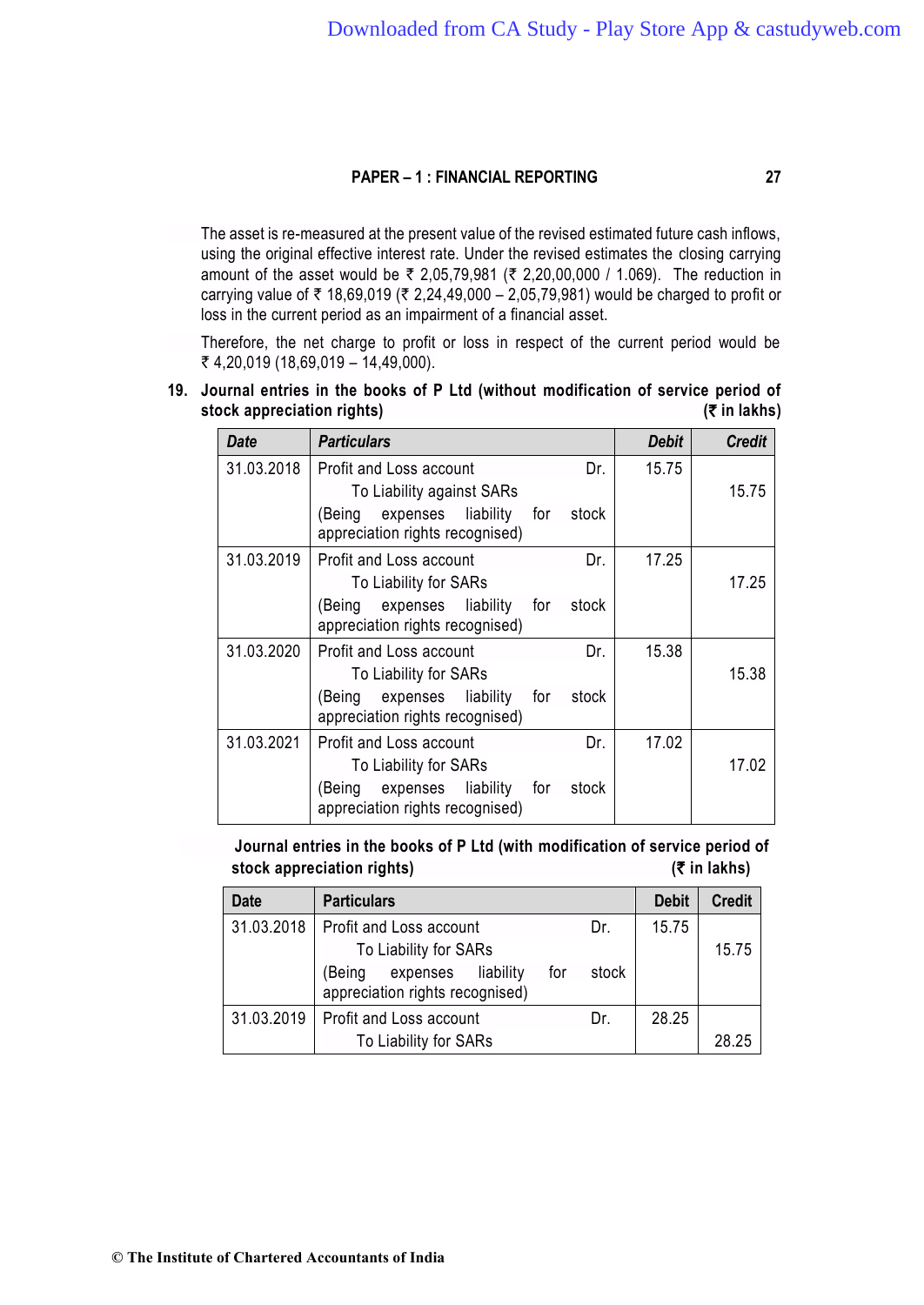|  | expenses liability<br>(Being<br>appreciation rights recognised) | for | stock |       |       |
|--|-----------------------------------------------------------------|-----|-------|-------|-------|
|  | 31.03.2020   Profit and Loss account<br>To Liability for SARs   |     | Dr.   | 20.50 | 20.50 |
|  | expenses liability<br>(Being<br>appreciation rights recognised) | for | stock |       |       |

#### **Working Notes:**

Calculation of expenses for issue of stock appreciation rights without modification of service period

For the year ended 31st March 2018

 $=$  ₹ 210 x 400 awards x 75 employees x 1 year /4 years of service

 $=$  ₹ 15,75,000

For the year ended 31st March 2019

- =  $\overline{\tau}$  220 x 400 awards x 75 employees x 2 years /4 years of service  $\overline{\tau}$  15,75,000 previous recognised
- $= ₹ 33,00,000 ₹ 15,75,000 = ₹ 17,25,000$

For the year ended 31st March 2019

- =  $\overline{\zeta}$  215 x 400 awards x 75 employees x 3 years/4 years of service  $\overline{\zeta}$  33,00,000 previously recognised
- $=$  ₹ 48,37,500 ₹ 33,00,000 = ₹ 15,37,500

For the year ended 31st March, 2021

=  $\overline{z}$  218 x 400 awards x 75 employees x 4 years / 4 years of service –  $\overline{z}$  48,37,500 previously recognised

 $=$  ₹ 65,40,000 – ₹ 48,37,500 = ₹ 17,02,500

# **Calculation of expenses for issue of stock appreciation rights with modification of service period**

For the year ended 31st March 2018

=  $\overline{z}$  210 x 400 awards x 75 employees x 1 year / 4 years of service =  $\overline{z}$  15,75,000

For the year ended 31st March 2019

=  $\overline{z}$  220 x 400 awards x 75 employees x 2 years / 3 years of service -  $\overline{z}$  15,75,000 previous recognised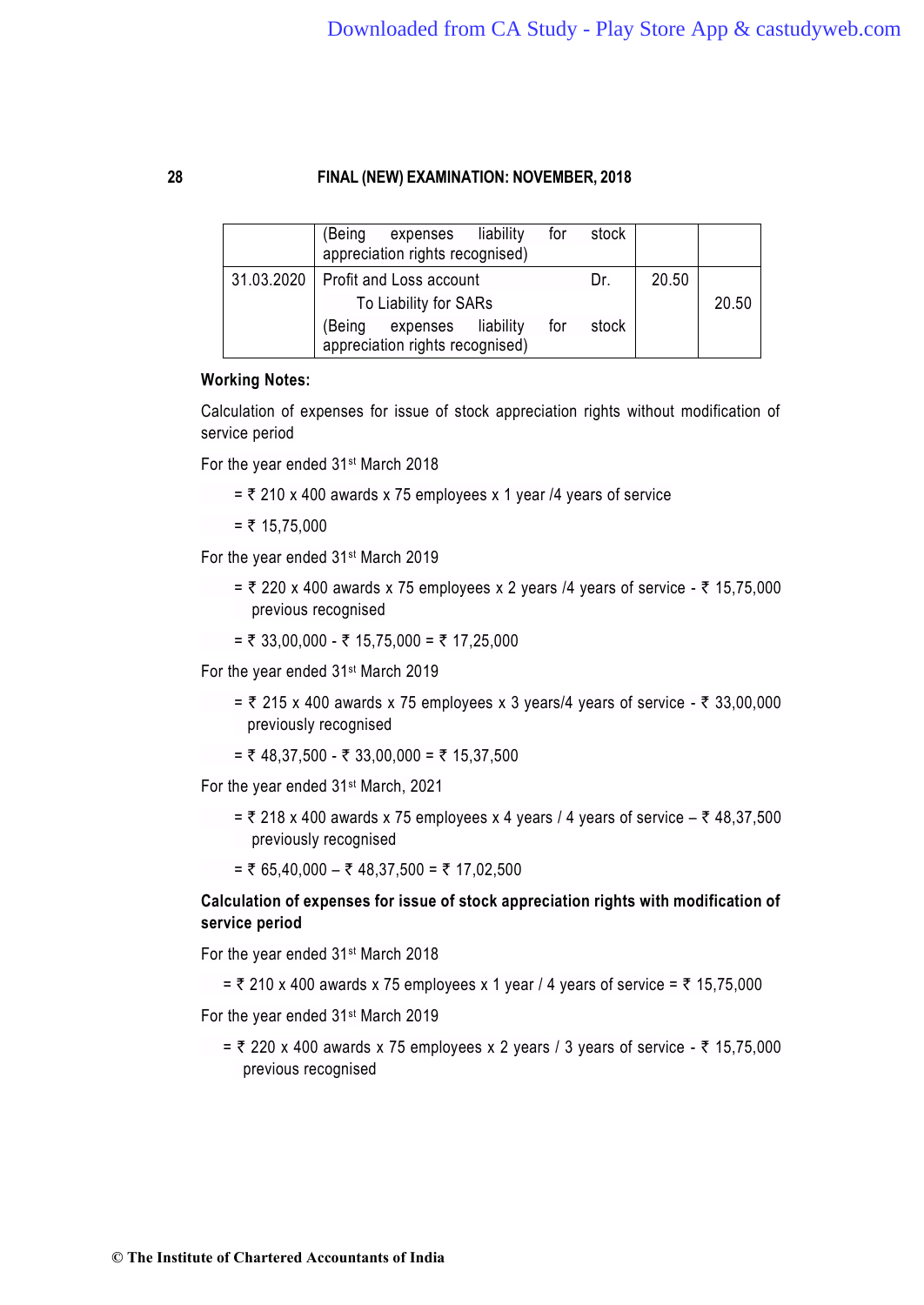$= ₹ 44,00,000 - ₹ 15,75,000 = ₹ 28,25,000$ 

For the year ended 31st March 2020

- $=$  ₹ 215 x 400 awards x 75 employees x 3 years/ 3 years of service ₹ 44,00,000 previous recognised
- $= ₹ 64,50,000 ₹ 44,00,000 = ₹ 20,50,000.$
- **20.** A discontinued operation is one that is discontinued in the period or classified as held for sale at the year end. The operations of G Ltd were discontinued on 30<sup>th</sup> April 2018 and therefore, would be treated as discontinued operation for the year ending 31<sup>st</sup> March 2019. It does not meet the criteria for held for sale since the company is terminating its business and does not hold these for sale.

Accordingly, the results of G Ltd will be included on a line-by-line basis in the consolidated statement of comprehensive income as part of the profit from continuing operations of U Ltd for the year ending 31st March 2018.

As per para 72 of Ind AS 37 'Provisions, Contingent Liabilities and Contingent Assets', restructuring includes sale or termination of a line of business. A constructive obligation to restructure arises when:

- (a) an entity has a detailed formal plan for the restructuring
- (b) has raised a valid expectation in those affected that it will carry out the restructuring by starting to implement that plan or announcing its main features to those affected by it.

The Board of directors of U Ltd have decided to terminate the operations of G Ltd. from 30th April 2018. They have made a formal announcement on 15th February 2018, thus creating a valid expectation that the termination will be implemented. This creates a constructive obligation on the company and requires provisions for restructuring.

A restructuring provision includes only the direct expenditures arising from the restructuring that are necessarily entailed by the restructuring and are not associated with the ongoing activities of the entity.

The termination payments fulfil the above condition. As per Ind AS 10 'Events after Reporting Date', events that provide additional evidence of conditions existing at the reporting date should be reflected in the financial statements. Therefore, the company should make a provision for  $\bar{\tau}$  520 lakhs in this respect.

The relocation costs relate to the future conduct of the business and are not liabilities for restructuring at the end of the reporting period. Hence, these would be recognised on the same basis as if they arose independently of a restructuring.